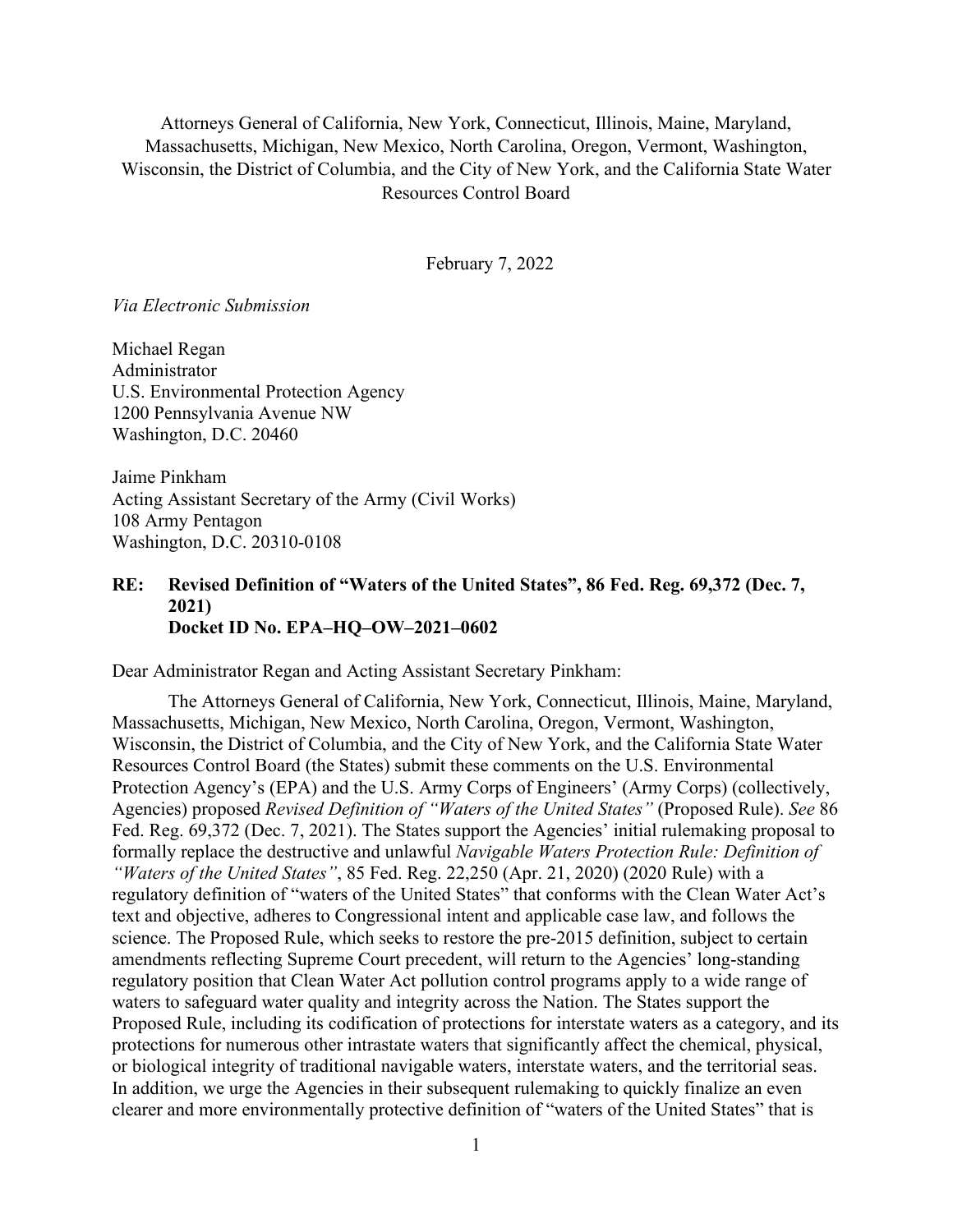based on the law and the best available science, that recognizes and addresses the impacts of climate change, and that serves environmental justice communities.

# **I. Statutory and Regulatory Background**

# **A. The Clean Water Act Was Enacted with the Broad Water Quality Objective to Safeguard and Restore the Nation's Waters**

The Clean Water Act's "objective . . . is to restore and maintain the chemical, physical, and biological integrity of the Nation's waters." 33 U.S.C. § 1251(a). To accomplish this goal, the Act provided the federal government and the states with expanded tools to address water pollution, which, in the words of Senator Edmund Muskie:

> threatens our very existence and which will not respond to the kind of treatment that has been prescribed in the past. The cancer of water pollution was engendered by our abuse of our lakes, streams, rivers, and oceans; it has thrived in our half-hearted attempts to control it; and like any other disease, it can kill us. $<sup>1</sup>$  $<sup>1</sup>$  $<sup>1</sup>$ </sup>

The Act's objective, therefore, "is not merely the pious declarations that Congress so often makes in passing laws; on the contrary, this is literally a life or death proposition for the Nation."<sup>[2](#page-1-1)</sup>

Through the Act, Congress created a uniform "national floor" of water quality regulation by establishing minimum pollution controls for "waters of the United States." *Arkansas v. Oklahoma,* 503 U.S. 91, 110 (1992) (Clean Water Act authorizes EPA "to create and manage a uniform system of interstate water pollution regulation"). Nationwide pollution controls are critical to protecting water quality in downstream states because many of the Nation's waters cross state boundaries and downstream states have limited ability to control water pollution sources in upstream states. *See Int'l Paper Co. v. Ouellette,* 479 U.S. 481, 490-91 (1987). Those controls "prevent the 'Tragedy of the Commons' that might result if jurisdictions compete for industry and development by providing more liberal limitations than their neighboring states." *NRDC v. Costle*, 568 F.2d 1369, 1378 (D.C. Cir. 1977). Downstream states are disadvantaged if they have to impose more stringent controls to address pollution from upstream states to safeguard public health and welfare within their own borders. *See United States v. Ashland Oil & Transp. Co.,* 504 F.2d 1317, 1326 (6th Cir. 1974).

The responsibility to implement the Act and enforce its national floor of protectiveness is carried out as part of "a regulatory partnership," *Ouellette,* 479 U.S. at 499, "between the States and the Federal Government animated by a shared objective: 'to restore and maintain the chemical, physical, and biological integrity of the Nation's waters.'" *Arkansas*, 503 U.S. at 101. Section 101(b) of the Act expresses Congress's policy to "recognize, preserve, and protect the primary responsibilities and rights of States to prevent, reduce and eliminate pollution," and "to plan the development and use . . . of land and water resources." 33 U.S.C. § 1251(b). One of the primary purposes of Section 101(b) is to provide for state implementation of the Clean Water

<span id="page-1-0"></span><sup>&</sup>lt;sup>1</sup> Statement of Senator Muskie, *reproduced in* 1 Legislative History of the Water Pollution Control Act Amendments of 1972, at 161 (1973).

<span id="page-1-1"></span><sup>2</sup> *Id.* at 164.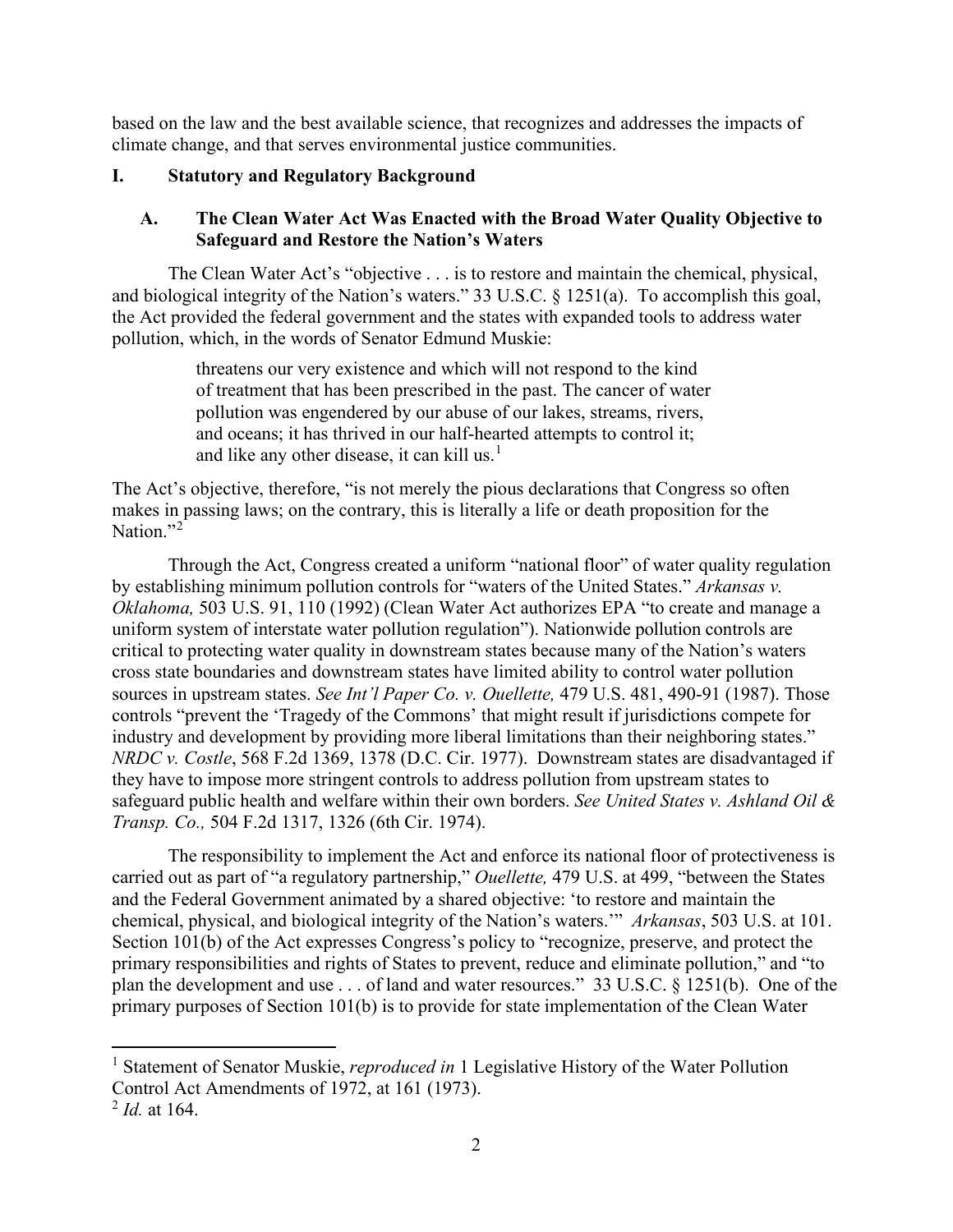Act's permit programs. *See A Legislative History of the Water Pollution Control Act Amendments of 1972*, Committee Print Compiled for the Senate Committee on Public Works by the Library of Congress, Ser. No. 93–1, p. 403 (1973) (referencing Section 101(b) and the "responsibility of states to prevent and abate pollution by assigning them a large role in the national discharge permit system established by the Act").

# **B. The Definition of "Waters of the United States" Is the Basis for the Act's Protections**

The scope of waters encompassed by the term "waters of the United States" is of enormous significance as the term delineates whether the Clean Water Act's most important pollution control programs apply to protect and restore the quality and integrity of rivers, streams, wetlands, lakes, bays, and oceans. *See* 86 Fed. Reg. at 69,376.

To achieve its objective, the Clean Water Act prohibits discharges of pollutants from point sources to "navigable waters" without a permit or in violation of a permit. 33 U.S.C. §§ 1311(a), 1342, 1344, 1362(12). "Navigable waters" are "the waters of the United States, including the territorial seas." *Id*. § 1362(7). "Waters of the United States" encompass interstate waters. *Id.* § 1313(a) (specifying that protections for interstate waters under the Clean Water Act "shall remain in effect" without regard to navigability). The Act requires permits for two categories of discharges to "waters of the United States": (1) discharges of pollutants from point sources under Section 402; and (2) discharges of dredged or fill material under Section 404. 33 U.S.C. §§ 1342, 1344, 1362(6), (14). Nearly all states are authorized by EPA to operate the Section 402 permit program, and nearly all states rely on the Army Corps to operate the Section 404 permit program.

The Clean Water Act provides additional mechanisms for protecting "waters of the United States." Under Section 303, states must establish water quality standards for "waters of the United States" within their borders and impose additional pollutant limits for waters that fall below these standards. 33 U.S.C. § 1313. Section 401 specifically provides that states are authorized to issue water quality certifications for projects that require a federal license or permit and may result in a discharge to "waters of the United States" and that through such certification the states may impose conditions that must be included in the federal license or permit. *Id.* § 1341; *Am. Rivers v. FERC*, 129 F.3d 99 (2d Cir. 1997). Similarly, the oil and hazardous substances spill prevention and response program under Section 311 and the "Total Maximum Daily Load" program designed to impose additional measures to achieve water quality standards in impaired waters under Section 303, are also limited to "waters of the United States." *Id.*, §§ 1313, 1321.

### **C. Pre-2020 Regulations Defining "Waters of the United States"**

The Act does not define "waters of the United States," and the Agencies have defined those waters by regulation and guidance. The Agencies initially defined "waters of the United States" in regulations issued in the 1970s and 1980s (1980s definition). 42 Fed. Reg. 37,144 (July 19, 1977); 45 Fed. Reg. 85,336 (Dec. 24, 1980); 47 Fed. Reg. 31,794 (July 22, 1982); 51 Fed. Reg. 41,206 (Nov. 13, 1986); 53 Fed. Reg. 20,764 (June 6, 1988). The Supreme Court considered the 1980s definition in three decisions: *United States v. Riverside Bayview Homes, Inc.*, 474 U.S. 121 (1985) (*Riverside Bayview*); *Solid Waste Agency of Northern Cook County v.*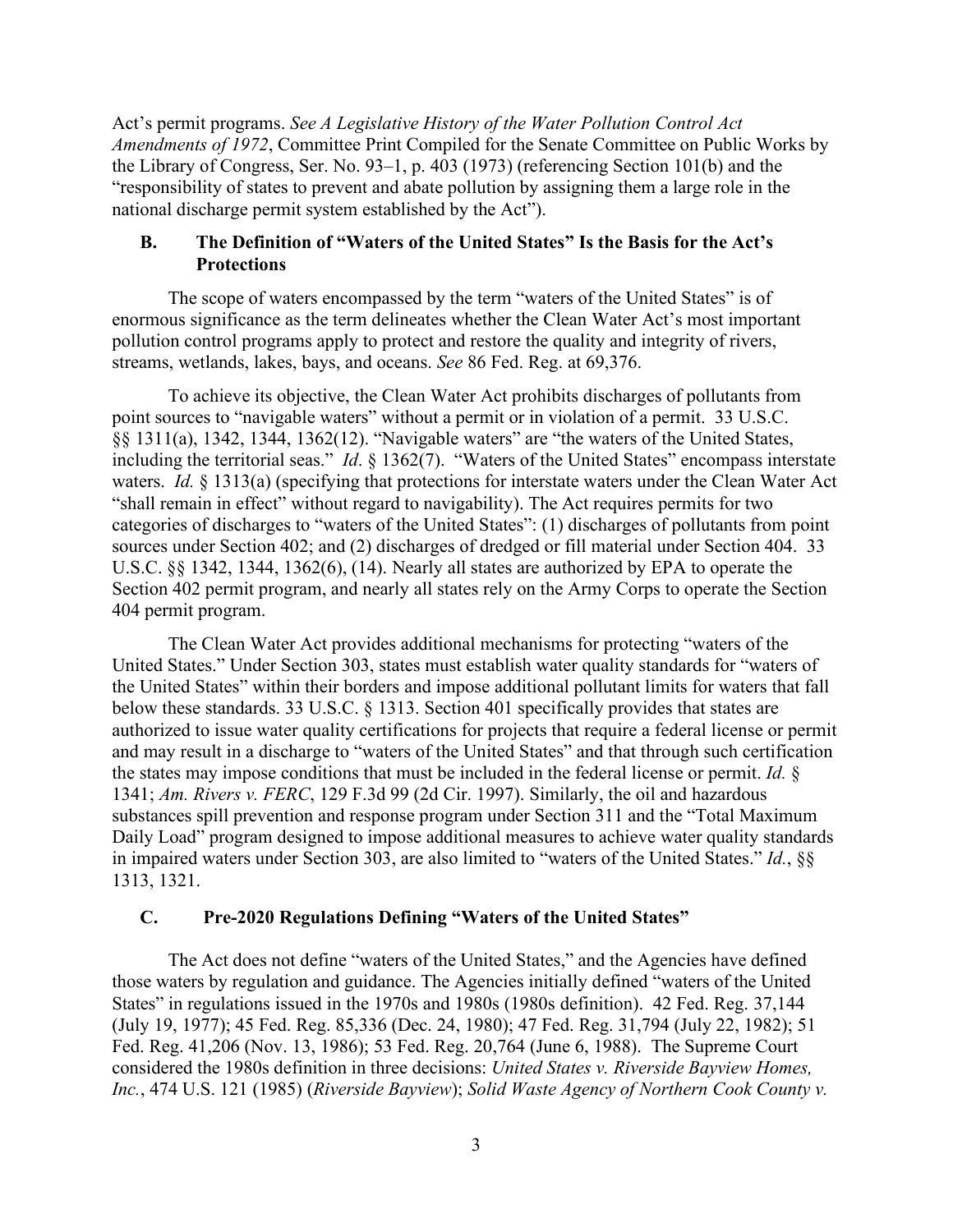*U.S. Army Corps of Engineers*, 531 U.S. 159 (2001) (*SWANCC*); and *Rapanos v. United States*, 547 U.S. 715 (2006) (*Rapanos*). Following *SWANCC* and *Rapanos*, the Agencies issued guidance in 2003 and 2008, respectively, to implement those decisions. *See* 68 Fed. Reg. 1995 (Jan. 15, 2003); *Clean Water Act Jurisdiction Following the U.S. Supreme Court's Decision in Rapanos v. United States & Carabell v. United States* (Dec. 2, 2008).

In 2015, the Agencies issued the Clean Water Rule (2015 Rule), which revised the definition of "waters of the United States." 80 Fed. Reg. 37,054 (June 29, 2015) (codified at 33 C.F.R. § 328.3 (2015)). In promulgating the 2015 Rule, the Agencies considered and relied upon a report prepared by EPA's Office of Research and Development, entitled "Connectivity of Streams and Wetlands to Downstream Waters: A Review and Synthesis of the Scientific Evidence" (Connectivity Report), which drew on more than 1,200 peer-reviewed publications. 80 Fed. Reg. at 37,057. The Agencies also relied on independent review of the Connectivity Report by an expert panel of EPA's Science Advisory Board (Science Board). *Id*. The 2015 Rule relied on and implemented the "significant nexus" standard developed by the Supreme Court's decisions in *Riverside Bayview*, *SWANCC*, and *Rapanos*. *See id*.

In 2019, the Agencies issued a regulation (2019 Rule) that repealed the 2015 Rule and reinstated the 1980s definition.<sup>[3](#page-3-0)</sup> 84 Fed. Reg. 56,626. As the Agencies explained, the 2019 Rule recodified the pre-2015 regulatory definition to be applied "consistent with Supreme Court decisions and longstanding practice, as informed by applicable guidance documents." *Id*. at 56,664.

All pre-2020 regulatory definitions of "waters of the United States" included navigablein-fact or "traditionally navigable" waters, interstate waters, and the territorial seas. Until 2020, no regulatory definition excluded all ephemeral streams or required wetlands to have a surface water connection to other covered waters in order to be considered "waters of the United States."

### **D. The 2020 Rule**

At the direction of President Trump's Executive Order 13778, 82 Fed. Reg. 12,497 (Mar. 3, 2017), the 2020 Rule adopted a definition of "waters of the United States" grounded in Justice Scalia's plurality opinion in *Rapanos*. The Rule continued to define "waters of the United States" to include traditionally navigable waters and the territorial seas but excluded many of the nonnavigable tributaries and wetlands that were protected under every prior rule and guidance. By the Agencies' own estimates, the Rule excluded from the Act's protections 18% of the nation's streams (encompassing more than a third of streams in the arid west) and over 50% of the nation's wetlands.<sup>[4](#page-3-1)</sup> The Rule also, for the first time in the history of the Agencies' interpretation of "waters of the United States," excluded interstate waters as an independent category of

<span id="page-3-1"></span><span id="page-3-0"></span><sup>&</sup>lt;sup>3</sup> The Agencies also promulgated a rule in 2018 to add an "applicability date" to the 2015 Rule in order to unlawfully suspend the application of the 2015 Rule. 83 Fed. Reg. 5200 (Feb. 6, 2018.) That rule was challenged in several district courts and was vacated and enjoined nationwide. *See South Carolina Coastal Conservation League* v. *Pruitt,* 318 F. Supp. 3d 959 (D.S.C. Aug. 16, 2018); *see also Puget Soundkeeper All. v. Wheeler,* No. 15-01342 (W.D. Wash. Nov. 26, 2018). 4 Preliminary Results Of Attempted Analyses Of The National Hydrography Dataset And The National Wetlands Inventory at 2-4, 9, available at https://www.regulations.gov/document/EPA-HQ-OW-2018-0149-11767.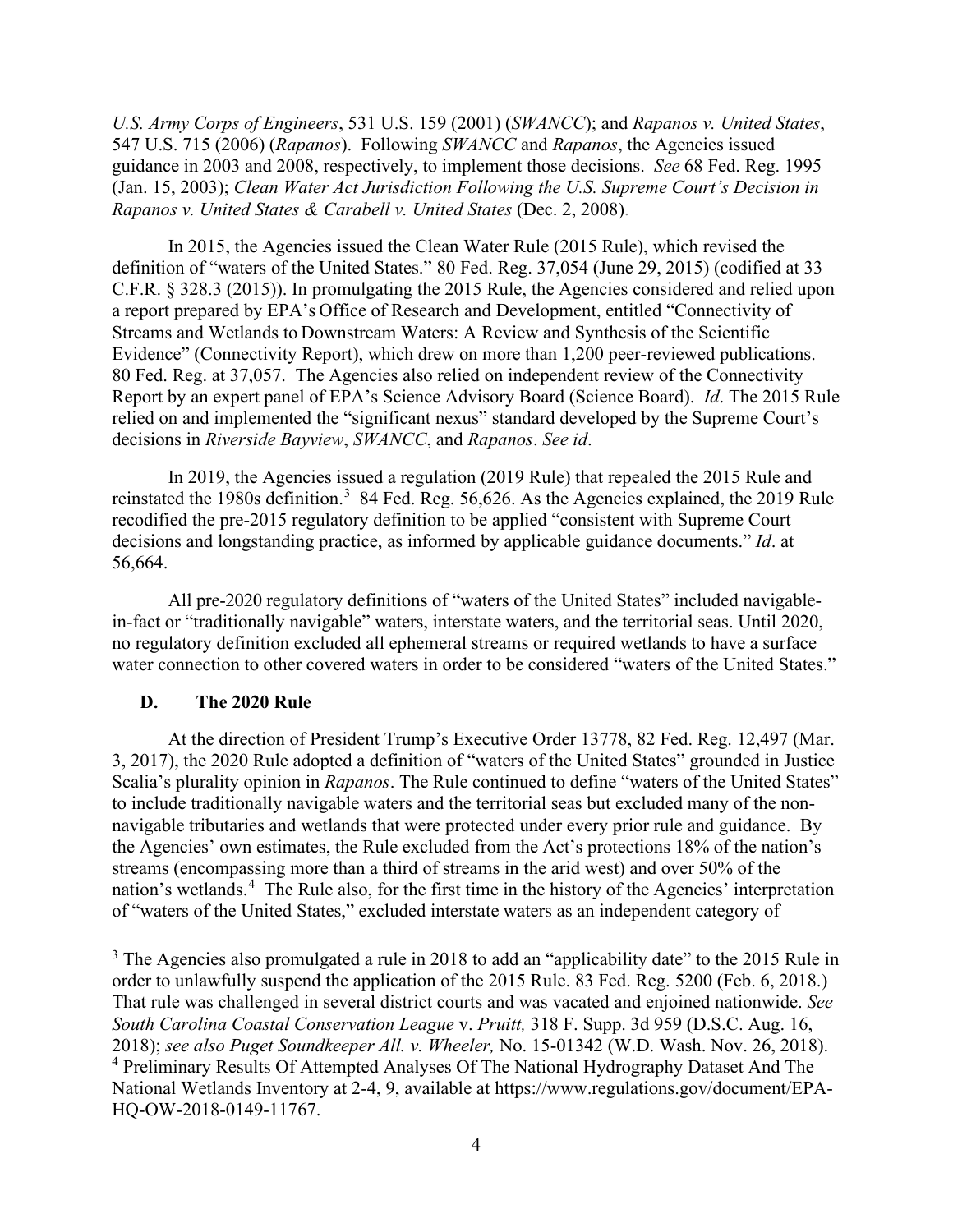jurisdictional waters. 85 Fed. Reg. at 22,282-83.

The 2020 Rule expressly excluded "ephemeral" streams from the scope of protected waters, defining "ephemeral" as "surface water flowing or pooling only in direct response to precipitation (e.g., rain or snowfall)." 85 Fed. Reg. at 22,338. The Agencies claimed that the 2020 Rule's categorical exclusion of ephemeral streams from "waters of the United States" was justified by a "connectivity gradient," asserting that the Connectivity Report and the Science Board supported this conclusion by recognizing that the connections between waters vary in degree based on multiple factors. 85 Fed. Reg. at 22,288. That assertion was incorrect: the Science Board and its members determined that the Agencies ignored the actual conclusions of the Connectivity Report and misrepresented both the Science Board's review and the Connectivity Report's understanding of the connectivity gradient.<sup>[5](#page-4-0)</sup>

The 2020 Rule also limited the scope of wetlands protected by the Clean Water Act. The Rule included only "adjacent wetlands," defined primarily as wetlands either touching another covered water or inundated by flooding from another covered water in a typical year. 85 Fed. Reg. at 22,338. Thus, the Rule excluded most wetlands that do not touch or otherwise have a surface water connection to other covered waters, despite the robust scientific evidence before the Agencies that confirmed the importance of such wetlands to the health of the Nation's waters.

The 2020 Rule included non-navigable tributaries only if they carry perennial or intermittent flows to otherwise covered waters in a "typical year." 85 Fed. Reg. at 22,286. Similarly, to be "waters of the United States" under the Rule, wetlands were generally required to have a surface water connection to jurisdictional waters in a "typical year." *See id.* at 22,274. "Typical year" was defined as "when precipitation and other climatic variables are within the normal periodic range . . . for the geographic area of the applicable aquatic resource based on a rolling thirty-year period." *Id.* at 22,339.

The Agencies asserted that they analyzed the effects and impacts of the 2020 Rule on water quality by preparing a "Resource and Programmatic Assessment" (RPA) and an "Economic Analysis" (EA). *See* 85 Fed. Reg. at 22,331. But when they promulgated the Rule, the Agencies expressly disavowed any reliance on the RPA and EA. *Id.* at 22,332 ("the final rule is not based on the information in the agencies [EA] or [RPA]"), 22,335. [6](#page-4-1) By their own

<span id="page-4-0"></span><sup>5</sup> *See* Comment submitted by M.P. Sullivan, et al. at 2-3, available at

https://www.regulations.gov/document/EPA-HQ-OW-2018-0149-3825; Comment submitted by Jennifer Tank, President, Society for Freshwater Science, at 5, available at https://www.regulations.gov/document/EPA-HQ-OW-2018-0149-8909; Comment submitted by Jamison Colburn, Professor of Law, Joseph H. Goldstein, Faculty Scholar, Penn State Law and Robert P. Brooks, Professor Emeritus of Geography and Ecology, Director Emeritus of Riparia, The Pennsylvania State University, at 9, available at https://www.regulations.gov/document/ EPA-HQ-OW-2018-0149-3291; Memorandum to the Record on Science Advisory Board Draft Commentary on the Proposed Rule Defining the Scope of Waters Federally Regulated Under the Clean Water Act, Attachment 1, available at https://www.regulations.gov/document/EPA-HQ-OW-2018-0149-11589.

<span id="page-4-1"></span><sup>6</sup> *See also* Economic Analysis for the Navigable Waters Protection Rule: Definition of Waters of the United States, at 12 (enumerated at xi), available at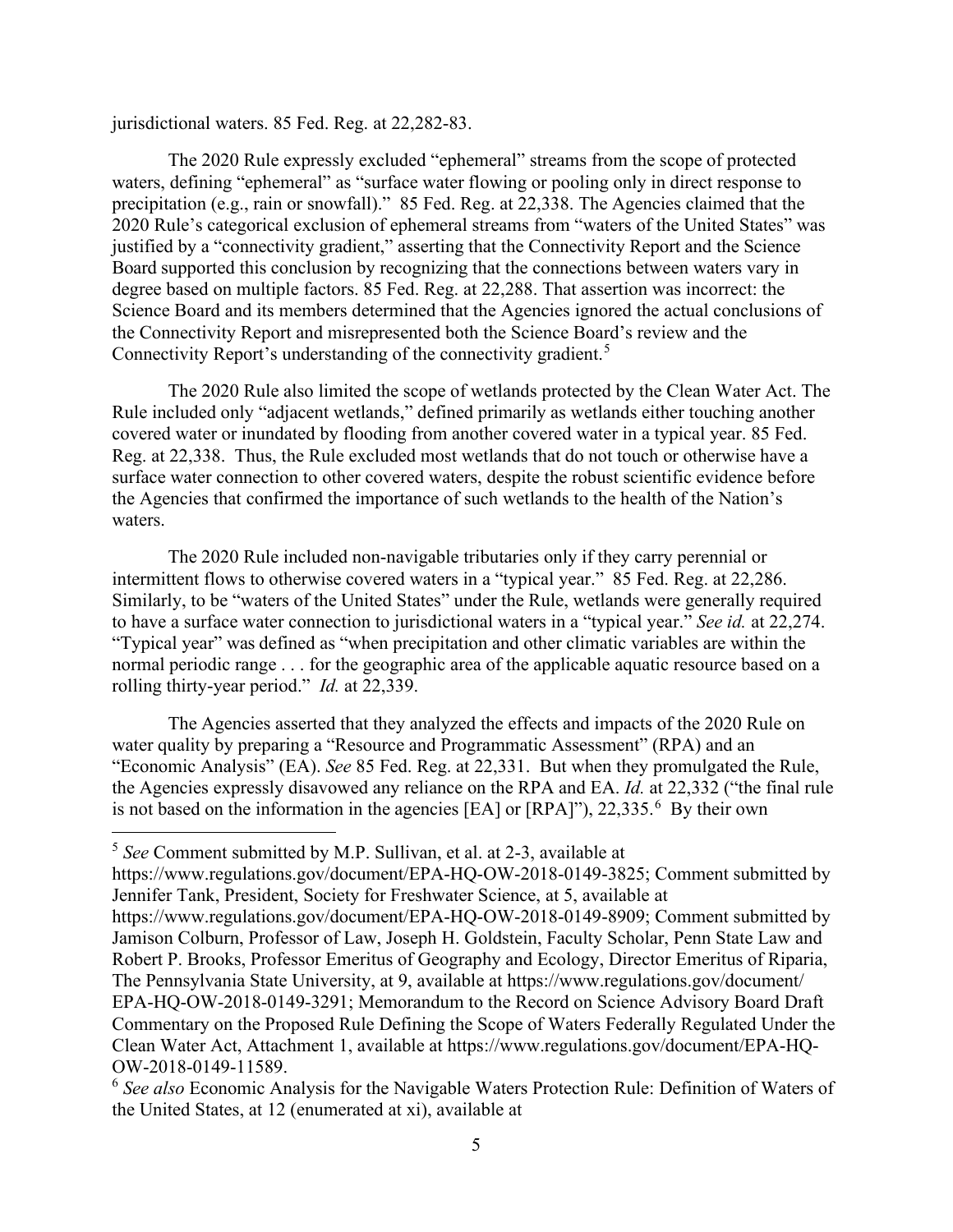admission, the Agencies' reworking of the "waters of the United States" definition in the 2020 Rule was not tethered to any findings about the effects and likely consequences of the Rule on the Act's objective to protect and restore the quality and integrity of waters nationwide.

The essential characteristics of the 2020 Rule were based not on an application of scientific principles or a consideration of harms to impacted waters, but instead on a "unifying legal theory for federal jurisdiction over those waters and wetlands that maintain a sufficient surface water connection to traditional navigable waters or the territorial seas." 85 Fed. Reg. at 22,252. The Rule's exclusion of non-navigable waters—including all ephemeral streams and many wetlands—lacking a surface water connection to other jurisdictional waters was drawn directly from the *Rapanos* plurality opinion, whose reasoning was adopted by only four of the Justices of the Supreme Court. *See, e.g.*, 85 Fed. Reg. at 22,273 (citing "plurality decision in *Rapanos*" for "specific surface water connection" requirement); *id.* at 22,289 ("the requirement that a tributary be perennial or intermittent . . . reflects the [*Rapanos*] plurality's" opinion); *see also id*. at 22,266, 22,278-79, 22,309 (same).

States, tribes, environmental and community organizations, business groups, and individuals challenged the 2020 Rule across the country. 86 Fed. Reg. at 69,382.

Following the change in federal administrations in January 2021, President Biden directed the Agencies to review the 2020 Rule, determine if it protects the environment and ensures clean water, and decide whether the Rule should be modified, rescinded, or maintained. 86 Fed. Reg. 7037 (Jan. 25, 2021). In addition, President Biden revoked Executive Order 13778 issued by the Trump Administration. *Id.* at 7041. On June 9, 2021, the Agencies announced that they had completed their review of the 2020 Rule and "have determined that the rule is significantly reducing clean water protections."<sup>[7](#page-5-0)</sup> The Agencies sought a remand of the 2020 Rule in the pending legal challenges. $8<sup>8</sup>$  $8<sup>8</sup>$ 

On August 30, 2021, the United States District Court for the District of Arizona remanded and vacated the 2020 Rule. *Pasqua Yaqui Tribe v. U.S. EPA*, F. Supp. 3d , 2021 WL 3855977 (D. Ariz. Aug. 30, 2021). The court concluded that the "seriousness of the Agencies' errors in enacting the [2020 Rule], the likelihood that the Agencies will alter the [2020 Rule's] definition of 'waters of the United States,' and the possibility of serious environmental harm if the [Rule] remains in place upon remand" all support vacatur of the Rule. *Id.*, at \*5. Subsequently, the 2020 Rule was similarly remanded and vacated by the United States District Court for the District of New Mexico. *Navajo Nation v. Regan*, \_\_ F. Supp. 3d \_\_, 2021 WL 4430466 (D. N. M. Sept. 27, 2021). That court found that vacatur was warranted based on the "seriousness of the [2020 Rule's] deficiencies." *Id.*, at \*4.

https://www.regulations.gov/document/EPA-HQ-OW-2018-0149-11572; Resource and Programmatic Assessment for the Navigable Waters Protection Rule: Definition of Waters of the United States, at 8 (enumerated as 6), available at https://www.regulations.gov/document/EPA-HQ-OW-2018-0149-11573.

<span id="page-5-0"></span> $<sup>7</sup>$  News Release, EPA, Army Corps Announce Intent to Revise Definition of WOTUS,</sup> https://www.epa.gov/newsreleases/epa-army-announce-intent-revise-definition-wotus (June 9, 2021) (last accessed Feb. 5, 2022).

<span id="page-5-1"></span><sup>8</sup> *Id.*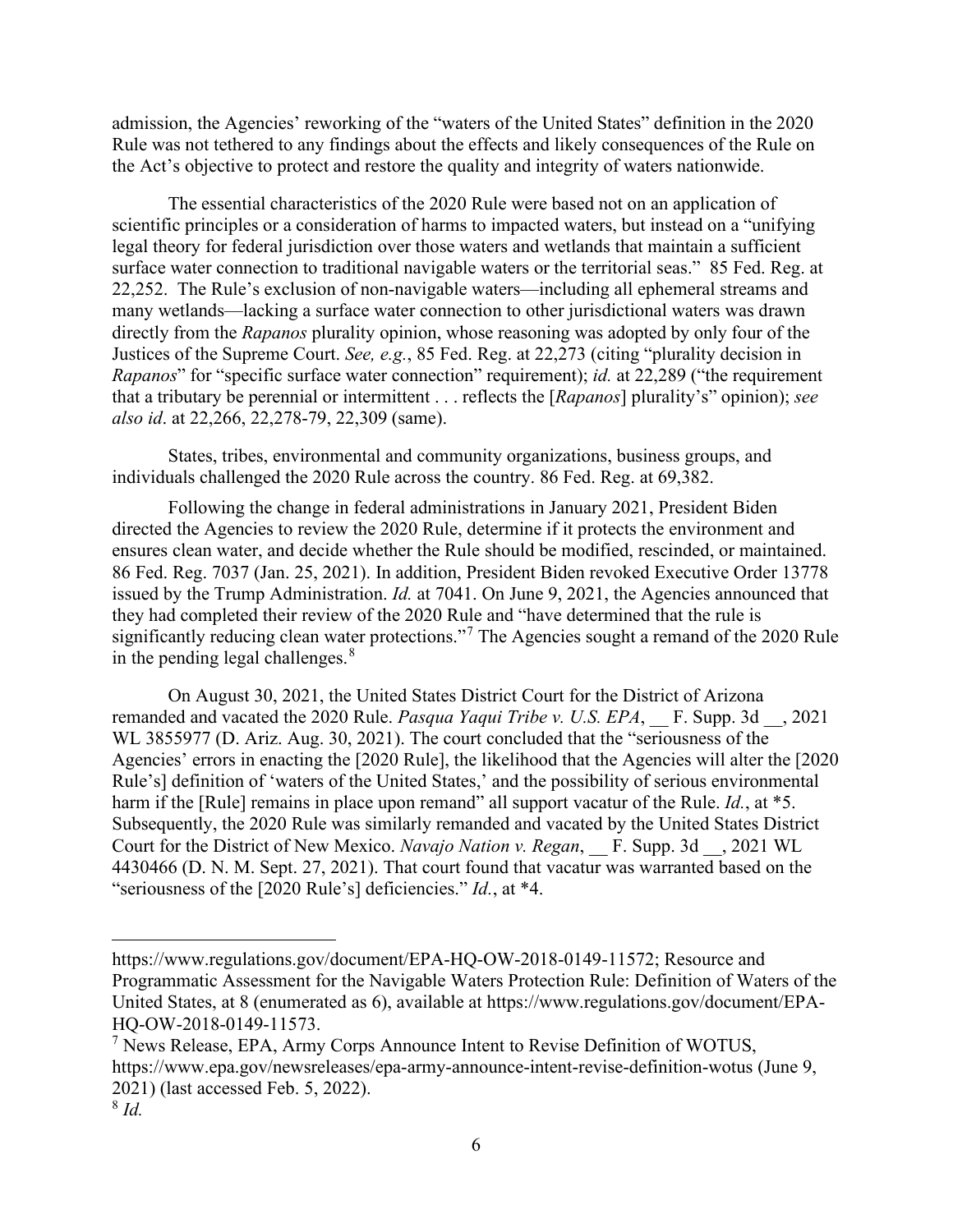# **II. The 2020 Rule Severely Impacted the States' Water Quality and Other Important State Interests**

The 2020 Rule caused and threatened to cause continued substantial harms to the States' water quality and wildlife. The Rule also increased administrative burdens on the States and impacted the States' economic and proprietary interests.

# **A. The 2020 Rule Severely Undermined the Water Quality of the States**

By leaving ephemeral streams, interstate waters, and over half of the Nation's wetlands unprotected by the Clean Water Act, the 2020 Rule threatened entire watersheds.<sup>[9](#page-6-0)</sup> The Rule removed the Act's protections from 4.8 million miles of streams<sup>[10](#page-6-1)</sup> and 16.3 million acres of non-floodplain wetlands.<sup>[11](#page-6-2)</sup> The arid West—where several of the States are located—were particularly hard-hit; for example, more than 85 percent of stream miles in New Mexico's key watersheds were no longer protected<sup>[12](#page-6-3)</sup> and 40 percent of wetland acres in New Mexico were at risk of destruction.<sup>[13](#page-6-4)</sup> Because of the 2020 Rule, 25 to 45 percent of New Mexico's stormwater general permits and 50 percent of its individual permits were no longer required.<sup>[14](#page-6-5)</sup> As a result, pesticides, paint solvents, acidic wastewater, and other pollutants could be discharged into New Mexico waters—including the Tijeras Arroyo, Gila River, and Rio Hondo watersheds—without regulatory limit or oversight.<sup>[15](#page-6-6)</sup>

The 2020 Rule endangered downstream States by increasing the risks of pollution from upstream states. By excluding numerous waters from Clean Water Act jurisdiction, the 2020 Rule significantly curtailed the Section 402 and 404 permit programs that previously protected the States' natural resources and residents from upstream pollution.<sup>[16](#page-6-7)</sup> For example, upstream pollution may have affected Maryland because the health of Maryland's Chesapeake Bay relies upon water protections in six upstream jurisdictions—including the States suffering from a regulatory gap in protections as well as other states such as West Virginia and Delaware.<sup>[17](#page-6-8)</sup> As another example, New York State does not regulate smaller wetlands because it relies on the Army Corps' operation of the Section 404 program; while New York worked to expand its state programs to fill the regulatory gap created by the 2020 Rule, many of New York's

<span id="page-6-0"></span><sup>9</sup> In their challenge to the 2020 Rule, *California v. Regan*, Case No. 3:20-cv-03005-RS (N.D. Cal.), the States submitted numerous declarations attesting to the serious harms that were caused and threatened by the Rule. Those declarations are provided as Attachment A to this letter and are cited herein by their docket numbers.

<span id="page-6-1"></span><sup>10</sup> Dkt. No. 30-18*.* (Sullivan Decl.) ¶¶ 3-5, 14, 21-22, 24, 34.

<span id="page-6-2"></span><sup>11</sup> *Id.* ¶¶ 5, 16, 34-43.

<span id="page-6-3"></span> $12$  *Id.*  $\P\P$  3, 24.

<span id="page-6-4"></span><sup>13</sup> *Id. ¶*¶ 3, 38-39.

<span id="page-6-5"></span><sup>14</sup> Dkt. No. 30-16 (Roose Decl.) ¶ 20.

<span id="page-6-6"></span><sup>15</sup> *Id.* ¶¶ 9, 15-17.

<span id="page-6-7"></span><sup>16</sup> Dkt. No. 30-8 (Witherill Decl.) ¶ 9.

<span id="page-6-8"></span><sup>&</sup>lt;sup>17</sup> Dkt. No. 30-14 (Currey Decl.)  $\P$  5-7 (explaining that the 2020 Rule will also harm Maryland by removing protection for an estimated 10,000 acres of wetlands in the Nanticoke River watershed (a tributary to Chesapeake Bay) within Delaware, thus eliminating the flood protection functions these wetlands provide to communities downstream in Maryland).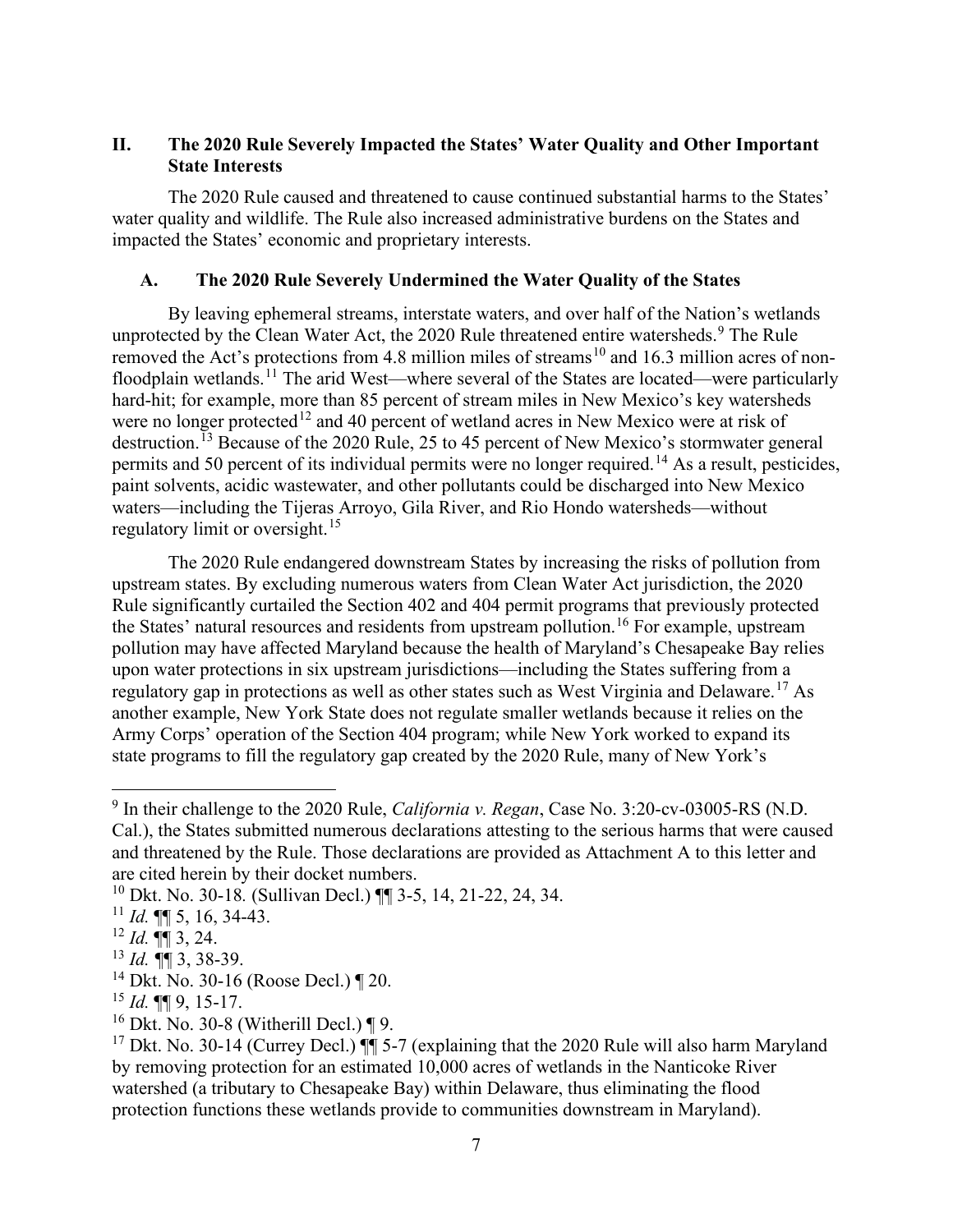wetlands could be subject to filling and, if filled, would no longer function as filters to reduce pollution before water flows from New York into New Jersey.<sup>[18](#page-7-0)</sup>

Many states upstream of the States have laws preventing the imposition of stricter water pollution controls than the minimum standards required under the Clean Water Act. Therefore, the 2020 Rule allowed increased upstream pollution threatening to significantly degrade water quality in the States.[19](#page-7-1) For example, California was subject to harm from increased pollution in upstream states flowing to California via interstate waters, such as the Colorado River, which is an important source of drinking water,  $20$  and the Amargosa River, which is ephemeral for the majority of its length and subject to land use activities—such as Nevada's largest working dairy farm and hazardous waste disposal—that may discharge pollutants.<sup>[21](#page-7-3)</sup> The 2020 Rule likewise subjected Michigan to harm given that its water quality depends on adequate protection in other Great Lakes states.<sup>[22](#page-7-4)</sup> Indeed, following the promulgation of the 2020 Rule, at least two states, Ohio and Indiana, initiated legislative action to further reduce water quality protections for waters excluded by the Rule. $^{23}$  $^{23}$  $^{23}$ 

# **B. The 2020 Rule Harmed Wildlife**

The States were also injured by the 2020 Rule's exclusion from Clean Water Act protection of many waters that serve as important habitat for fish and other animals owned, regulated, or held in trust by the States.<sup>24</sup> For example, habitats for scores of threatened and endangered species in California and other states faced increased degradation under the Rule.<sup>[25](#page-7-7)</sup>

<span id="page-7-0"></span><sup>18</sup> Dkt. No. 30-17 (Jacobson Decl.) ¶¶ 7-14, 25, 28-30, 32-33; Dkt. No. 30-7 (Dow Decl.) ¶¶ 13- 15; *see also* Dkt. No. 30-11 (Baskin Decl.) ¶¶ 13-14 (discussing a similar regulatory gap in Massachusetts, and identifying specific projects involving fill of wetlands that are no longer protected by either federal or state law).

<span id="page-7-1"></span><sup>&</sup>lt;sup>19</sup> Dkt. No. 30-10 (Bishop Decl.)  $\P$  20; Dkt. No. 30-18  $\P$  23; Dkt. No. 30-13 (Driscoll Decl.)  $\P$  12; Dkt. No. 30-9 (Seltzer Decl.) ¶¶ 17, 21-26; Dkt. No. 30-22 (Nechamen Decl.) ¶ 20; Ariz. Rev. Stat. Ann. § 49-104(A)(16); Utah Code Ann. § 19-5-105.<br><sup>20</sup> Dkt. No. 30-10 ¶¶ 21, 23.

<span id="page-7-2"></span>

<span id="page-7-3"></span><sup>&</sup>lt;sup>21</sup> Dkt. No. 30-20 (Parmenter Decl.)  $\P$  5-6, 12-13.

<span id="page-7-4"></span><sup>&</sup>lt;sup>22</sup> Dkt. No. 30-21 (Seidel Decl.)  $\P$  4

<span id="page-7-5"></span><sup>23</sup> *See Supplementary Material to the Economic Analysis for the Proposed "Revised Definition of Waters of the United States" Rule*, November 18, 2021, at 32, 67 (summarizing legislation reducing protections for wetlands and ephemeral streams in Indiana and proposed legislation to exclude ephemeral streams from definition of "waters of the State" in Ohio).

<span id="page-7-6"></span><sup>24</sup> Dkt. 30-18 ¶¶ 4, 16, 27-33, 38; Dkt. No. 30-6 (Siebert Decl.) ¶ 10; Dkt. No. 214-4 (Ferranti Decl.) ¶¶ 9-15; Dkt. No. 30-12 (Greene Decl.) ¶¶ 10-12; Dkt. No. 30-20 ¶¶ 13-17; Dkt. 256-1 (Siebert Decl.) ¶ 2-6 (summarizing impacts on Wisconsin's wetlands and water quality protection programs resulting the 2020 Rule and expected future detrimental effects). For example, California wildlife are "publicly owned" and it is the "state's policy to conserve and maintain wildlife for citizens' use and enjoyment [and] for their intrinsic and ecological values." *Betchart v. Department of Fish & Game*, 158 Cal.App.3d 1104, 1106 (1984); Cal. Fish & Game Code, § 1801.

<span id="page-7-7"></span><sup>25</sup> Dkt. No. 30-18 ¶¶ 4, 27, 40-41, 49; Dkt. No. 30-20 ¶¶ 14-16; Dkt. No. 30-12 ¶¶ 8-10; Dkt. No. 214-4 ¶¶ 11, 14-19.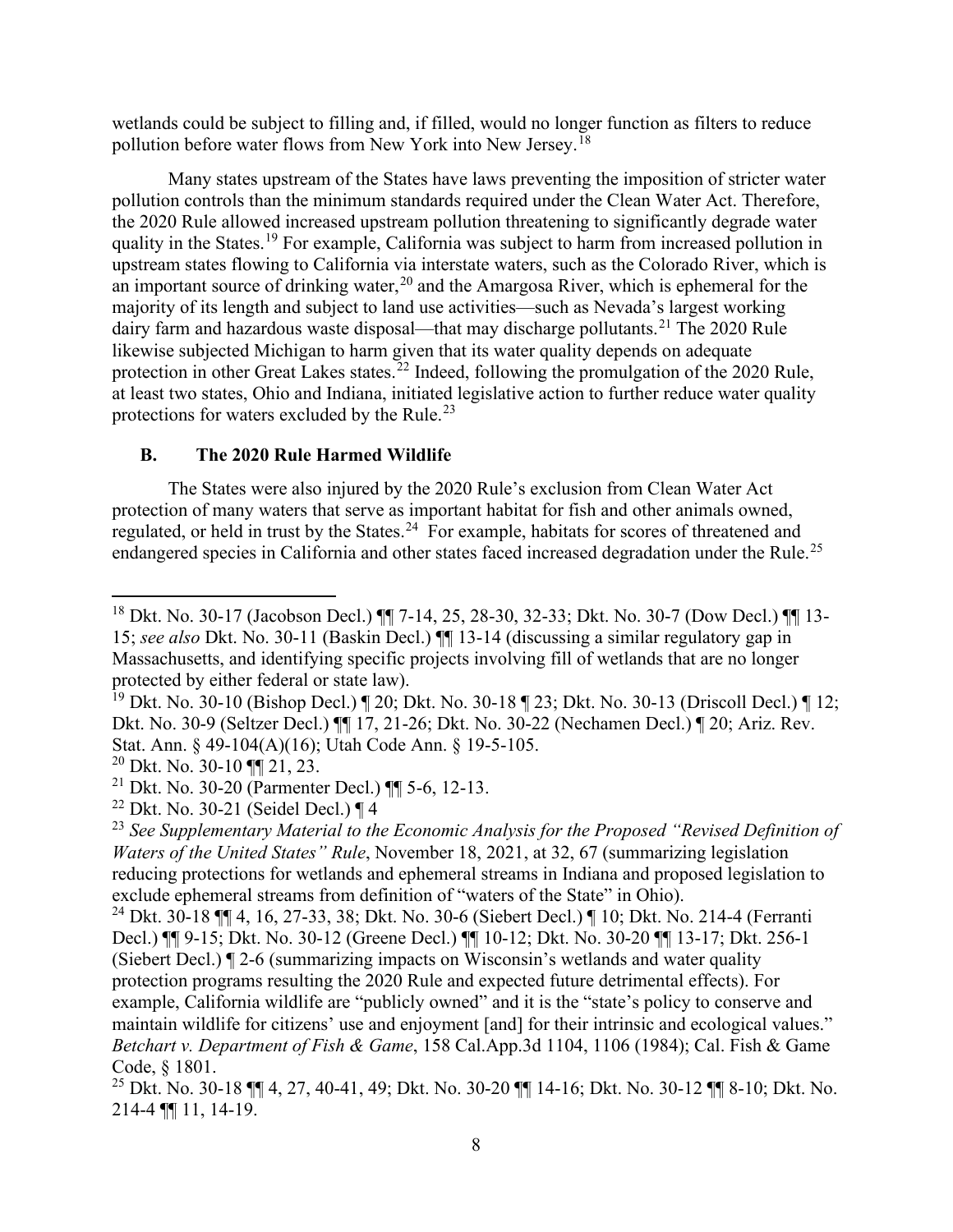Likewise, North Carolina was faced with a potentially large loss of wetlands under the 2020 Rule. The resulting decline in in-state water quality and loss of wildlife habitat put at risk both the 70 percent of rare and endangered plants and animals statewide that rely on these wetlands, as well as North Carolina's valuable commercial and recreational fish stocks. [26](#page-8-0)

# **C. The 2020 Rule Has Increased Administrative Burdens on the States**

The 2020 Rule forced the States to expend significant money and resources to fill the regulatory gaps and threatened continued, ongoing costs associated with the implementation of state measures and programs in the future. For example, to mitigate the harm caused by the Rule, the District of Columbia developed local regulations for dredge and fill activities in wetlands and streams no longer subject to the Act's protection and diverted approximately 2,520 hours of staff time from other activities to accomplish this task.<sup>[27](#page-8-1)</sup> In addition, the District of Columbia had to hire new staff to implement a new permitting program and to assign enforcement responsibilities for its new regulations to existing staff, thereby diverting staff resources from other natural resource protection activities.<sup>[28](#page-8-2)</sup> Similarly, New York has devoted staff time and funding to identify and map wetlands removed from Clean Water Act protections by the Rule.<sup>[29](#page-8-3)</sup> Oregon likewise devoted tens of thousands of dollars in staff time to filling the regulatory gap created by the Rule and would expect to incur significant additional costs in the future if the 2020 Rule continued to be applied.<sup>[30](#page-8-4)</sup> California, Massachusetts, Wisconsin, and Virginia were also subject to costs from increased staffing and training to address the regulatory gaps left by the Rule.<sup>[31](#page-8-5)</sup> In addition, because of the regulatory gap left by the 2020 Rule, New Mexico faced the formidable task of having to overhaul its groundwater and surface water quality protection regulations to create a new permitting program—at an estimated cost of over \$7.5 million annually, a 115% increase in New Mexico's budget for all surface water programs.<sup>[32](#page-8-6)</sup> As an initial measure, New Mexico sought to mitigate the removal of water protections by diverting funding from other areas and diverting work time from several staff members to address the drastically reduced federal protections.<sup>[33](#page-8-7)</sup>

Moreover, some government entities invested significant funds toward protecting water quality, relying on the baseline protections in prior definitions of "waters of the United States." The District of Columbia already spent \$26.4 million on clean-up of the Anacostia River and the District's water utility is in the process of implementing a \$2.7 billion "Clean Rivers Project" to improve water quality.<sup>[34](#page-8-8)</sup> Maryland already spent over \$5 billion in Chesapeake Bay restoration.<sup>[35](#page-8-9)</sup>

<span id="page-8-6"></span><sup>32</sup> Dkt. No. 214-7 (Roose Decl.) ¶¶ 20, 22.

<span id="page-8-0"></span><sup>26</sup> Dkt. No. 30-5 (Smith Decl.) ¶¶ 12-13, 17-18.

<span id="page-8-1"></span><sup>27</sup> *Id*. ¶¶ 11-14; Dkt. 214-9 (Seltzer Decl.) ¶ 14; Dkt. No. 256-2 (Upchurch Decl.) ¶ 2.

<span id="page-8-2"></span><sup>28</sup> Dkt. No. 214-9 ¶ 14; Dkt. 256-2 ¶ 3.

<span id="page-8-3"></span><sup>&</sup>lt;sup>29</sup> Dkt. No. 214-5 (Jacobson Decl.)  $\P\P$  13-14.

<span id="page-8-4"></span><sup>30</sup> Dkt. No. 214-6 (Mrazik Decl.) ¶ 8.

<span id="page-8-5"></span><sup>&</sup>lt;sup>31</sup> Dkt. No. 214-2 (Bishop Decl.)  $\mathbf{Q} = 29, 38, 40, 43-44$ ; Dkt. No. 214-1 (Baskin Decl.)  $\mathbf{Q} = 20$ -

<sup>23;</sup> Dkt. No. 214-3 (Davis Decl.) ¶¶ 6-7; Dkt. No. 214-10 (Siebert Decl.) ¶ 2.

<span id="page-8-7"></span><sup>33</sup> *Id.* ¶ 23.

<span id="page-8-8"></span><sup>34</sup> Dkt. No. 30-9 ¶ 25.

<span id="page-8-9"></span> $35$  Dkt. 30-14 ¶ 5.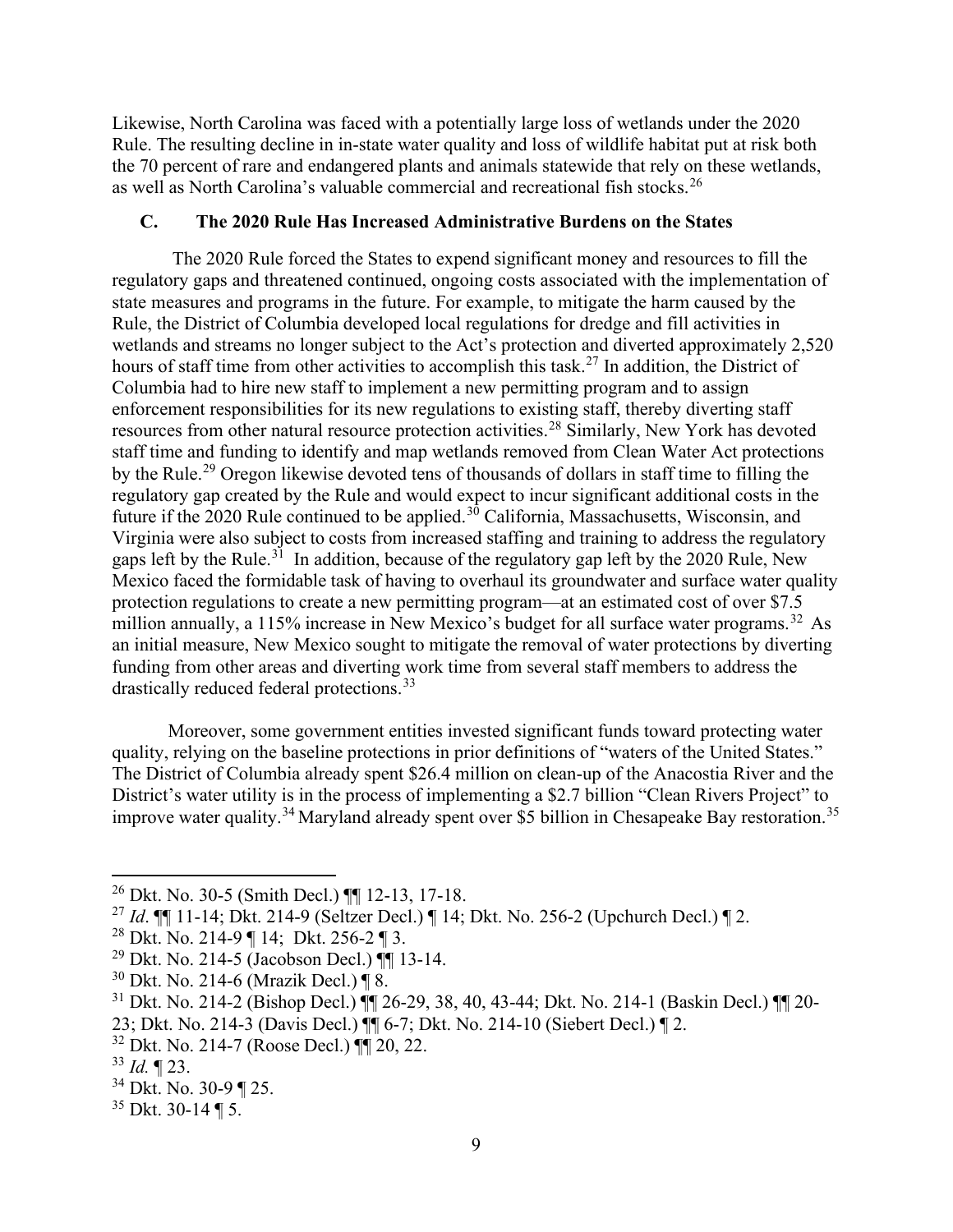The 2020 Rule placed these investments at risk as the threat of increased upstream pollution undermined such local efforts.[36](#page-9-0)

# **D. The 2020 Rule Adversely Impacted the States' Economic and Proprietary Interests**

By harming wildlife and wildlife habitat, the 2020 Rule threatened the States' economic interests. In Wisconsin, for example, waterfowl and migratory bird hunting, bird watching, and fishing are significant economic drivers, with fishing generating an annual \$2.75 billion in spending and  $$200$  million in state sales and income taxes.<sup>[37](#page-9-1)</sup> The Rule's reduced federal protections not only imperiled wetland habitat for waterfowl, migratory birds, and fish such as trout and northern pike, but also threatened the quality of recreational experiences related to these species, and in turn reduced economic activity.<sup>[38](#page-9-2)</sup> In New Mexico, visitors spent \$846 million on recreation in 2017, supporting 13,000 direct jobs. The recreational economies of New Mexico and other States faced harm from the weakened federal protections under the 2020 Rule.<sup>[39](#page-9-3)</sup> In North Carolina, the loss of protections for wetlands, and the resulting decline of water quality and loss of wildlife habitat, threatened the State's commercial and recreational fisheries, which had an estimated revenue of \$430 million and economic impact of \$3.9 billion in 2017, respectively.[40](#page-9-4)

Under the 2020 Rule, more than half of the nation's wetlands faced the loss of Clean Water Act protections, which will likely result in the filling of wetlands and the loss of their essential flood mitigation functions. Between 1984 and 2014, floods in the United States caused an estimated \$8 billion in property damage and over 80 fatalities annually.<sup>[41](#page-9-5)</sup> Wetlands protect lives and property from floodwaters by retaining large volumes of stormwater that would otherwise inundate downstream waters.[42](#page-9-6) Reduced protections under the 2020 Rule threatened flooding of many properties owned by the States.<sup>[43](#page-9-7)</sup> For example, New York owns 658 facilities with replacement value of over \$254 million located in 100-year floodplains, properties that were directly at risk from the Rule.<sup>[44](#page-9-8)</sup> This does not include State-owned or managed roads, bridges, culverts, rail lines, airports and marine facilities that are also located in flood zones.<sup>[45](#page-9-9)</sup> In the District of Columbia, more than \$1 billion in District-owned property and approximately 10,000

<span id="page-9-0"></span><sup>36</sup> *Id.*

<span id="page-9-1"></span> $37$  Dkt. No. 30-6  $\P$  15. New York also currently has a strong recreational economy, ranking second in the nation in angler expenditures and sixth as a fishing destination for out-of-state visiting anglers. Dkt. No. 30-15 (Riexinger Decl.) ¶ 13.

<span id="page-9-2"></span><sup>38</sup> *Id.*

<span id="page-9-3"></span> $39$  Dkt. No. 30-16 ¶ 24. California's water-dependent recreational economies would also suffer as a result of out-of-state pollution negatively impacting the State's water quality under the Rule. Dkt. No. 30-10 ¶ 30.

<span id="page-9-4"></span><sup>40</sup> Dkt. No. 30-5 ¶ 13.

<span id="page-9-5"></span><sup>41</sup> Dkt. No. 30-22 ¶ 35.

<span id="page-9-6"></span> $42$  *Id.* **¶** 12-18.

<span id="page-9-7"></span><sup>43</sup> Dkt. No. 30-3 (Horbert Decl.) ¶ 11; Dkt. No. 30-7 ¶4.

<span id="page-9-8"></span><sup>44</sup> Dkt. No. 30-22 ¶ 38

<span id="page-9-9"></span> $45$  Id.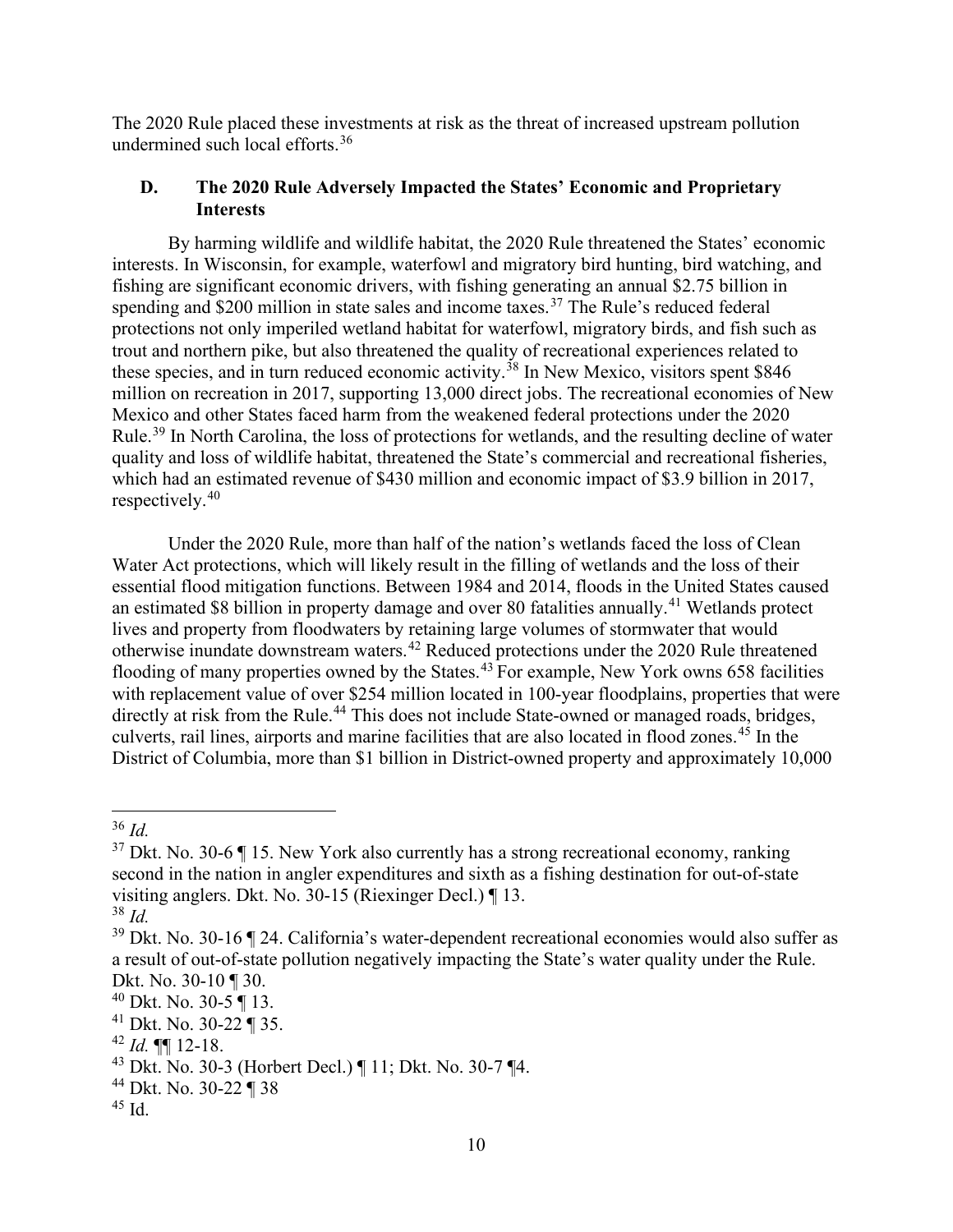District residents are located within floodplains.<sup>[46](#page-10-0)</sup> The total economic loss from a 100-year storm along the Potomac and Anacostia Rivers is estimated at \$316 million.<sup>[47](#page-10-1)</sup>

# **III. The Proposed Rule Will Ensure Crucial Protections for Numerous Important Waters and Is Consistent with the Clean Water Act, Case Law, and Science**

The States support the Agencies' recognition in the Proposed Rule of the significant deficiencies of the 2020 Rule, including the severe impacts on the Nation's waters that resulted from the Rule's application during the 14 months it was in effect and that could have occurred had the Rule not been vacated. 86 Fed. Reg. at 69,373, 69,383, 69,412, 69,413-16, 69,446. The States further support the Agencies' explanation for how respect for and application of accepted science is essential for restoring and maintaining the chemical, physical and biological integrity of the Nation's waters. *Id.* at 69,390-98; *Technical Support Document for the Proposed "Revised Definition of 'Waters of the United States' Rule,"* EPA and Army Corps, November 18, 2021, at 248 (2021 Technical Support Document), Section II. The Proposed Rule is an appropriate interim measure to guide the Agencies' Clean Water Act implementation while they work to develop an updated definition of "waters of the United States."

# **A. The Proposed Rule Considers the Clean Water Act's Objective and the Critical Importance of Science in Achieving that Objective**

Following their review of the 2020 Rule, the Agencies have now concluded that the Rule was adopted without appropriate consideration of water quality impacts and "in contravention of Congress's objective in the Clean Water Act." 86 Fed. Reg. at 69,373, 69,382. The Agencies have also acknowledged that the 2020 Rule "did not properly consider the extensive scientific evidence demonstrating the interconnectedness of waters and their downstream effects" and "the way pollution moves through waters or the way filling in a wetland affects downstream water resources." *Id.* at 69,382. The Agencies' assessment of the 2020 Rule is correct, and the Proposed Rule is a rational interim definition of "waters of the United States."

A rule is arbitrary and capricious if it "frustrates the regulatory goal" of the agency. *Mercy Catholic Medical Center v. Thompson*, 380 F.3d 142, 156 (3d Cir. 2004). "Rational decision making also dictates that the agency simply cannot employ means that actually undercut its purported goals." *Office of Communication of United Church of Christ v. FCC*, 779 F.2d 702, 707 (D.C. Cir.1985). The objective of the statute is an important aspect that the agency must consider in its rulemaking. *See Gresham v. Azar*, 950 F.3d 93, 102-104 (D.C. Cir. 2020).

Under the prior administration, the Agencies claimed that the 2020 Rule defined "waters of the United States" based on the Act's objective, 85 Fed. Reg. at 22,250. That claim was unfounded. The Agencies did not in fact give any meaningful consideration to that objective— "to restore and maintain the integrity of the nation's waters"—and failed to provide any reasoned explanation for their conclusion that the 2020 Rule's new exclusions would further the Act's objective. In response to public comments on the proposed 2020 Rule, the Agencies stated that they had assessed its impacts in their RPA and EA.<sup>[48](#page-10-2)</sup> Yet they ignored the ways in which those

<span id="page-10-0"></span><sup>46</sup> Dkt. No. 30-9 ¶ 3.

<span id="page-10-1"></span><sup>47</sup> *Id.*

<span id="page-10-2"></span><sup>48</sup> The Navigable Waters Protection Rule – Public Comment Summary Document, Topic 1 at 112-13, available at https://www.regulations.gov/document/EPA-HQ-OW-2018-0149-11574.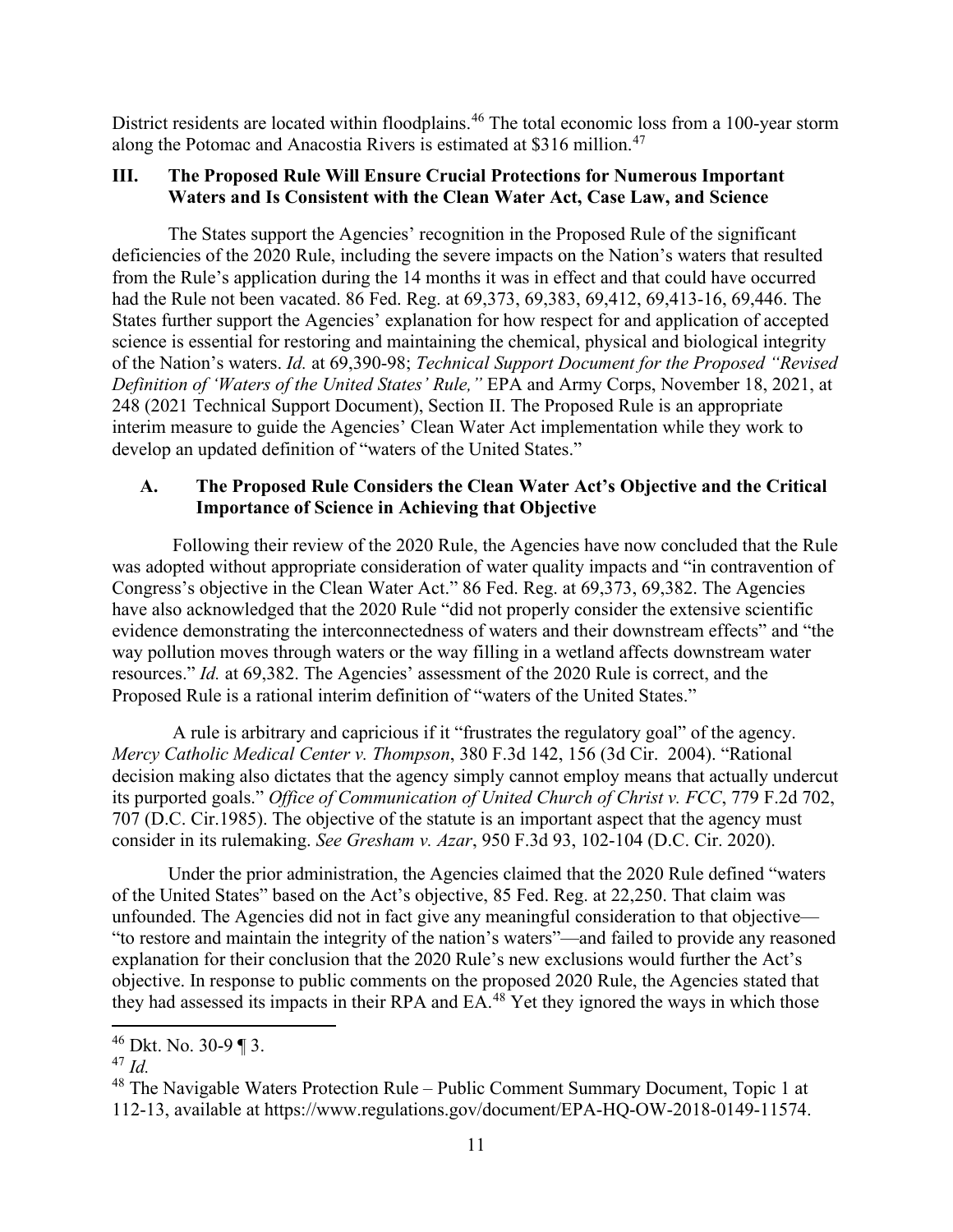assessments fatally undermined the 2020 Rule when they declared that "the final rule is not based on" and "the agencies are not relying on" either the EA or the RPA. 85 Fed. Reg. at 22,332, 22,335.

The Agencies previously claimed that the 2020 Rule's exclusion of ephemeral streams "relied on the available science" and "rests upon a reasonable inference of ecological interconnection" with navigable waters. 85 Fed. Reg. at 22,288, 22,310. But they offered no explanation or support for that "inference." In fact, the "available science" was the Connectivity Report, the scientific studies assessed in it, and the Science Board's review of it, each of which contradicted any inference that ephemeral streams are categorically not important for restoring or maintaining downstream water quality. The Agencies similarly failed to explain how the exclusion of most wetlands without direct surface connections to other waters was consistent with science. Here again, the Agencies claimed that their decision to redefine adjacent wetlands covered by the Act was "informed by science." *Id.* at 22,314. However, the Agencies merely referred to statements in the Connectivity Report and the Science Board review that wetlands closer to streams tend to have more obvious connections to streams; they did not explain how they concluded that some wetlands should be excluded from protection. *See id.* Moreover, the Science Board in its official capacity, and its members separately in their professional capacities, stated that the Agencies' prior line-drawing with respect to wetlands "departs from established science,"<sup>[49](#page-11-0)</sup> and disregarded "[m]ultiple lines of evidence point[ing] to the importance of chemical and biological connectivity between wetlands and downstream waters."[50](#page-11-1)

As the Agencies now recognize, "[t]o … adequately consider the Act's statutory objective, a rule defining 'waters of the United States' must consider its effects on the chemical, physical, and biological integrity of the nation's waters" which "refers to water quality." 86 Fed. Reg. at 69,387. And the Agencies are correct to conclude that "science is critical to attaining Congress's objective to restore and maintain the chemical, physical, and biological integrity of the nation's waters" because "[o]nly by relying upon scientific principles to understand the way waters affect one another can the agencies know whether they are achieving that objective." *Id.*  at 69,393. More importantly, the Proposed Rule is based on the current best available science regarding the functions provided by numerous upstream waters to safeguard and improve the quality and integrity of downstream waters. *Id.* at 69,387-94; 2021 Technical Support Document, Section II. Science supports the conclusion that the scope of "waters of the United States" must be expanded beyond the limited range of waters in the 2020 Rule in order to achieve the Clean Water Act's objective. *Id.* Accordingly, the Agencies' Proposed Rule, which restores Clean Water Act protections for tributaries, wetlands, and "other waters" that significantly affect the integrity of traditional navigable waters, interstate waters and the territorial seas, supports the Act's objective. *See* 86 Fed. Reg. at 69,395-98.

<span id="page-11-1"></span><sup>50</sup> Comment submitted by S. M. P. Sullivan, et al., at 5, available at

<span id="page-11-0"></span><sup>&</sup>lt;sup>49</sup> Memorandum to the Record on Science Advisory Board Draft Commentary on the Proposed Rule Defining the Scope of Waters Federally Regulated Under the Clean Water Act, Attachment 1 at 3, available at https://www.regulations.gov/document/EPA-HQ-OW-2018-0148-11589.

https://www.regulations.gov/document/EPA-HQ-OW-2018-0148-3825.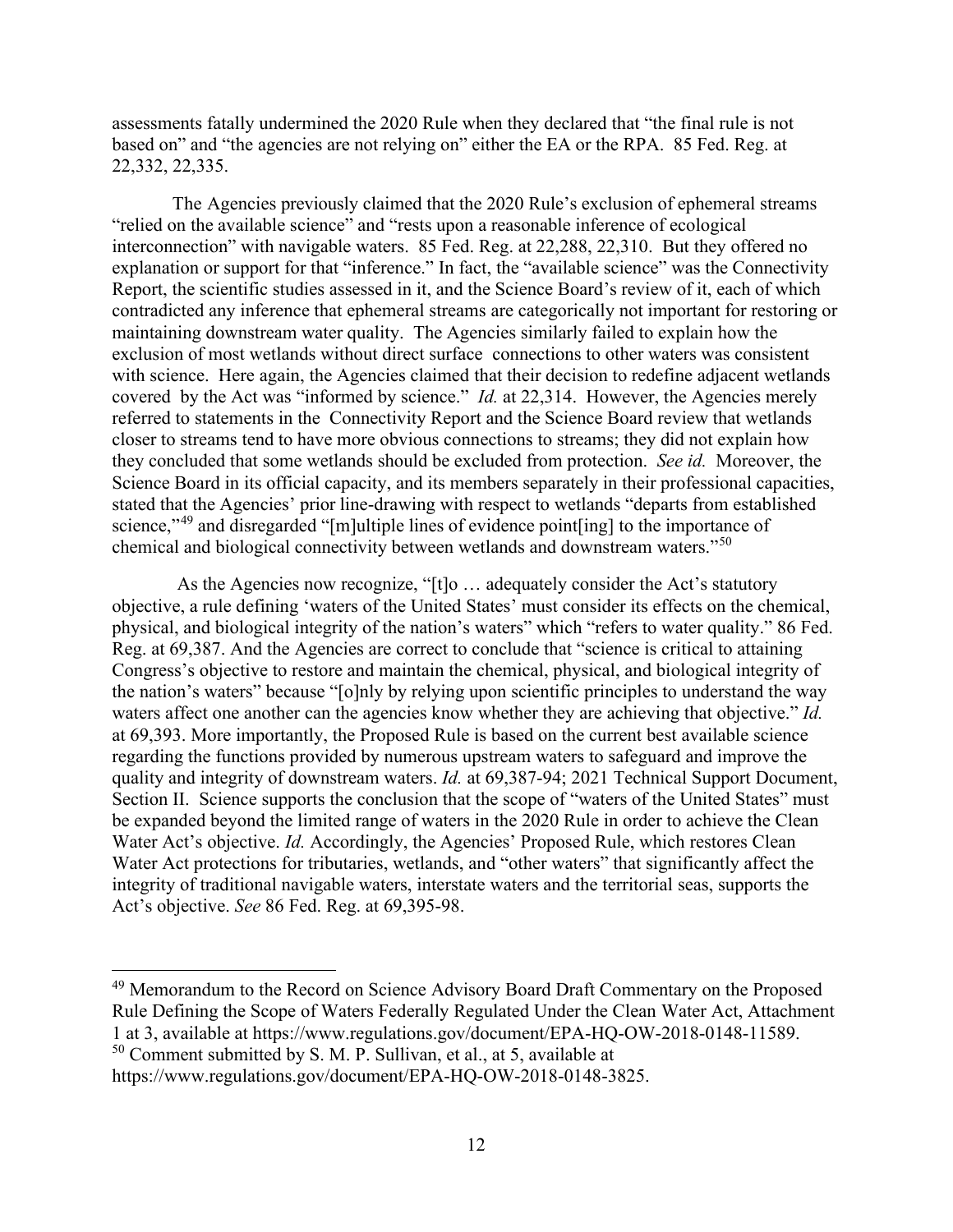### **B. The Proposed Rule Appropriately Includes Interstate Waters as a Category of "Waters of the United States"**

Federal jurisdiction over interstate waters under the Act, regardless of their navigability, has long been recognized and is essential. In the Clean Water Act, Congress intended to prevent harms to downstream states from detrimental upstream activities. In a departure from all previous agency definitions, the 2020 Rule no longer included interstate waters as an independent category of "waters of the United States." The Agencies' failure to protect all interstate waters in the 2020 Rule was an abdication of a core premise of the Act's cooperative federalism.

The statutory language clearly demonstrates that the Clean Water Act protects all interstate waters. Enacted in 1972, Section 303(a) of the Act provides, in pertinent part, that any pre-existing "water quality standard applicable to interstate waters . . . shall remain in effect," unless determined by EPA to be inconsistent with any applicable requirements in effect prior to 1972. 33 U.S.C. §1313(a). That express preservation of preexisting protections for interstate waters presupposes (and thus demonstrates) that such waters are categorically protected by the Act. In the 2020 Rule the Agencies stated that Section 303(a) "was referring to interstate *navigable* waters," despite the fact that the word "navigable" is not in Section 303(a). 85 Fed. Reg. at 22,284. The Agencies' decision to exclude interstate waters as a category was without reasoned explanation and in conflict with bedrock rules of statutory interpretation, *see Lowe v. SEC*, 472 U.S. 181, 219 (1985) ("fundamental axiom of statutory interpretation [is] that a statute is to be construed so as to give effect to all its language").

In addition to conflicting with the Act's plain language, the Agencies' exclusion of interstate waters in the 2020 Rule ignored the importance of federal law in addressing crossborder pollution. The "Federal Water Pollution Control Act as it existed prior to the 1972 Amendments . . . 'ma[de] it clear that it is federal, not state, law that in the end controls the pollution of interstate or navigable waters.'" *Illinois v. City of Milwaukee*, 731 F.2d 403, 408 (7th Cir. 1984) (quoting *Illinois v. City of Milwaukee*, 406 U.S. 91, 102 (1972)). The prior administration's removal of protections for interstate waters also ignored the purpose of the 1972 Amendments, which was to expand, not narrow, federal protection of waters. *See* S. Rep. No. 92- 414, at 7 (1971) (1971 WL 11307, at \*3674) (prior mechanisms for abating water pollution "ha[d] been inadequate in every vital respect"); *City of Milwaukee*, 451 U.S. at 317 (in passing the Clean Water Act, Congress "occupied the field by establishment of a comprehensive regulatory program . . . not merely another law 'touching interstate waters'"). To protect interstate waters, the 1972 Amendments superseded the federal common law of nuisance in favor of a statutory "all-encompassing program of water pollution regulation." *City of Milwaukee*, 451 U.S. at 318. Congress's purpose in the 1972 Amendments was to expand federal protections for waters and prior to those Amendments the Act already protected navigable *and* interstate waters as separate categories. Therefore, the Act necessarily continued to protect interstate waters after the 1972 Amendments.

As the Proposed Rule concludes, categorical protection of interstate waters as "waters of the United States" without regard to navigability is "most consistent with the text of the statute, including section 303(a), its purpose and history, Supreme Court case law, and the agencies' charge to implement a 'comprehensive regulatory program' that protects the chemical, physical, and biological integrity of the nation's waters." 86 Fed. Reg. at 69,417. Accordingly, the States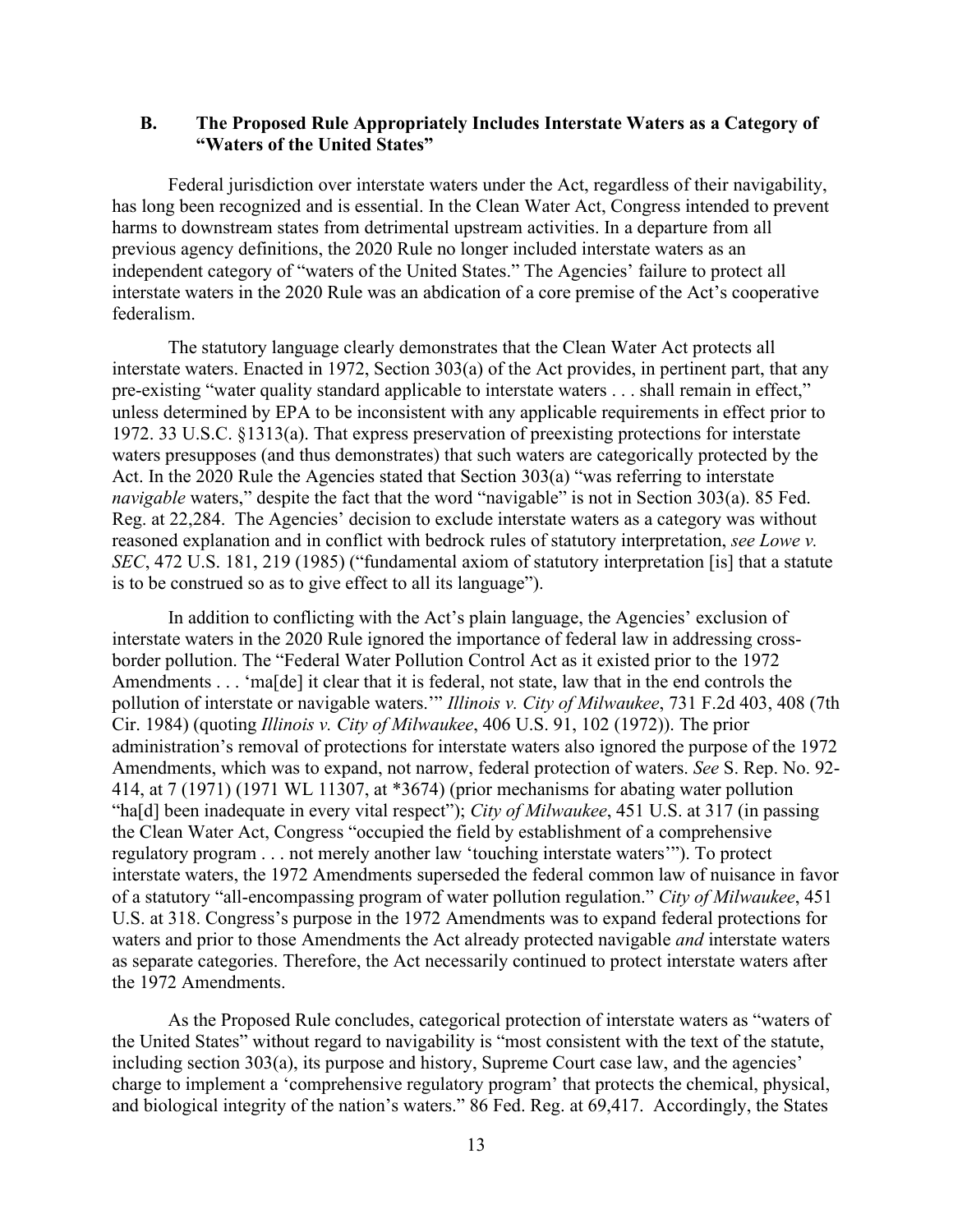support the Proposed Rule's protection of interstate waters, whether rivers, streams, lakes, or wetlands, in their entirety. *See id*. at 69,418. Moreover, jurisdictional protections should include those waters that significantly affect each interstate water's integrity.

# **C. The Agencies' Decision to Codify the "Significant Nexus" Standard as a Basis for Clean Water Act Jurisdiction Is Consistent with the Clean Water Act, Applicable Case Law, and the Science**

The States support the Proposed Rule's reliance on the "significant nexus" standard as a principal ground for determining whether a specific water body is a "water of the United States." As the Agencies explain in the Proposed Rule, the "significant nexus" test is not only based on Supreme Court precedent; it is also consistent with the science, the Clean Water Act's objective, and common sense. 86 Fed. Reg. at 69,394-97.

In *Riverside Bayview*, the Court concluded that the "breadth of federal regulatory authority contemplated by the [Clean Water Act]" allows the Army Corps to use its "ecological judgment about the relationship between waters and their adjacent wetlands [which] provides an adequate basis for a legal judgment that adjacent wetlands may be defined as waters under the Act." 474 U.S. at 134. The Court in *SWANCC* explained that its decision in *Riverside Bayview*  relied on the "significant nexus between the wetlands and 'navigable waters.'" 531 U.S. at 167.

In *Rapanos*, a majority of the Court—Justice Kennedy, concurring, plus the four dissenting justices—agreed that water quality is the determining factor in defining the jurisdictional reach of the Clean Water Act. The plurality opinion did not consider the impacts on water quality and integrity. Instead, the plurality concluded non-navigable waters are protected by the Act only if they are "relatively permanent, standing or continuously flowing bodies of water" that are connected to traditional navigable waters or waters that have "continuous surface" connection" to such "relatively permanent waters." *Rapanos*, 547 U.S. at 739, 742.

Justice Kennedy, in his concurring opinion, recognized prior Supreme Court precedent and relied on the Clean Water Act's objective, Congressional intent, and the science to find that adjacent wetlands would fall within the scope of the Act, if, either alone or in combination with "similarly situated lands in the region," they had a "significant nexus" to traditional navigable waters. *Id*. at 779-80 (Kennedy, J., concurring). Wetlands possess the required significant nexus if they "significantly affect the chemical, physical, and biological integrity of other covered waters more readily understood as 'navigable.'" *Id*. at 780. To be significant, the nexus must be more than "speculative or insubstantial." *Id.* Moreover, Justice Kennedy explained that adjacent wetlands need not have a direct hydrologic surface water connection to a jurisdictional water to meet the significant nexus test. *Id.* at 786.

Importantly, a majority of the Supreme Court Justices in *Rapanos* (namely, Justice Kennedy and the four dissenting Justices) agreed that, because water quality concerns should guide the scope of the term "waters of the United States," limiting that term only to relatively permanent waters connected to traditional navigable waters and to wetlands with continuous surface connection with those waters is contrary to the Clean Water Act's text, structure, and purpose. *Id.* at 769-70, 776, 788, 797, 800. This formed a majority on the issue, and therefore has precedential effect. *See [Vasquez](http://www.westlaw.com/Link/Document/FullText?findType=Y&serNum=1986102145&pubNum=0000780&originatingDoc=Ib805d460b44e11eabb269ba69a79554c&refType=RP&fi=co_pp_sp_780_262&originationContext=document&vr=3.0&rs=cblt1.0&transitionType=DocumentItem&contextData=(sc.Keycite)&co_pp_sp_780_262) v. Hillery*, 474 U.S. 254, 262 n.4 (1986) (agreement of five justices, even when not joining each other's opinions, constitutes a majority whose opinion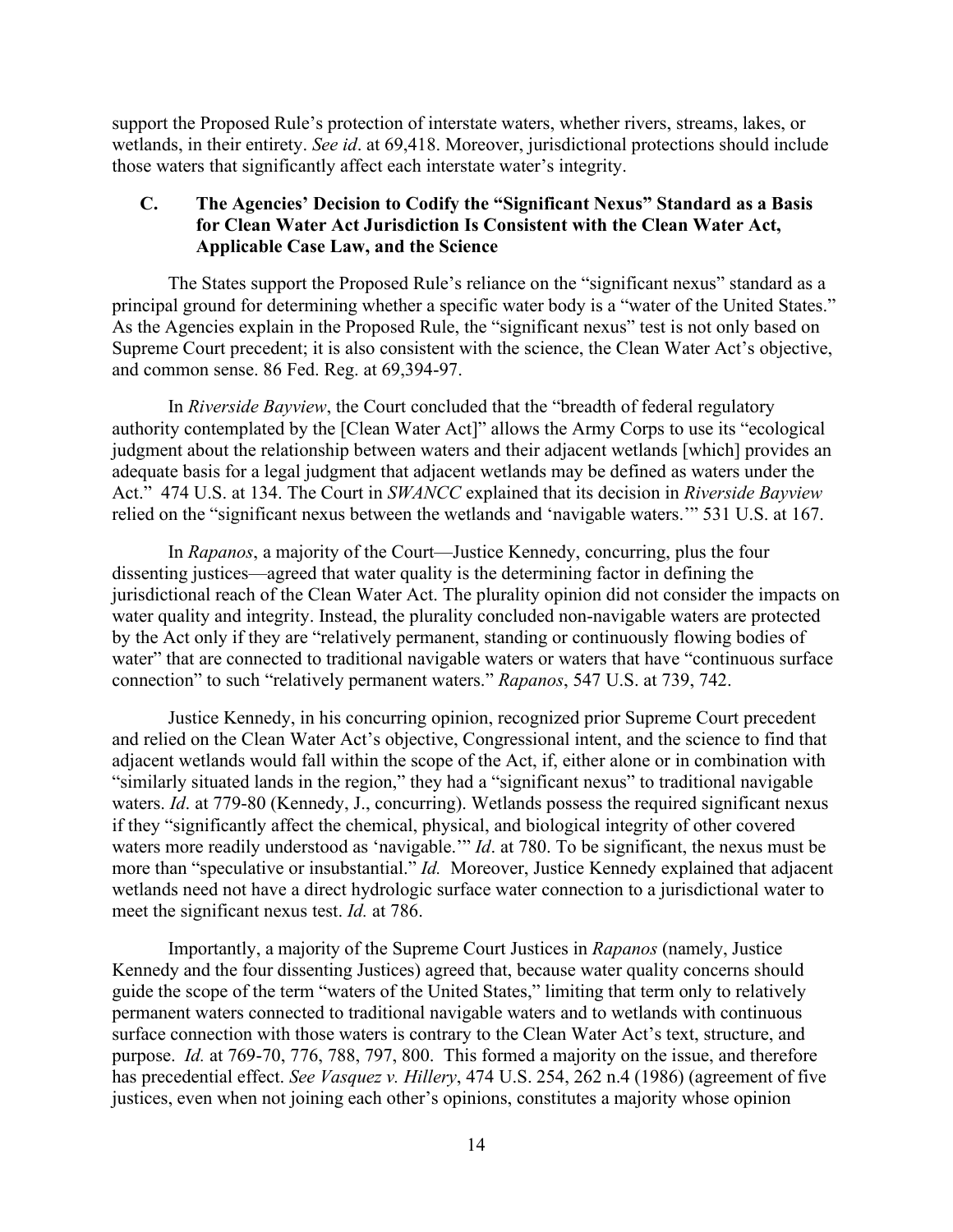carries "precedential weight"); *Moses H. Cone Mem. Hosp. v. Mercury Constr. Corp.*, 460 U.S. 1, 17 (1983) (four dissenting justices and a justice concurring in the judgment who agree on a particular legal conclusion "form[] a majority to require application" of that legal conclusion).

Following *Rapanos*, every circuit court that has considered the issue has held that if a wetland or other water satisfies the "significant nexus" standard, then it is a "water of the United States." *See id.* at 69,380 (listing federal circuit court cases applying *Rapanos*).<sup>[51](#page-14-0)</sup>

The Proposed Rule includes as protected waters listed intrastate waters, as well as certain tributaries and wetlands, "[t]hat either alone or in combination with similarly situated waters in the region, significantly affect the chemical, physical or biological integrity of [traditional navigable waters, all interstate waters and the territorial seas]." 86 Fed. Reg. at 66,449. The Proposed Rule correctly abandons the "typical year" requirement because that requirement was arbitrary, inconsistent with the science, it failed to account for the impacts of climate change, and was difficult to implement. *Id.* at 69,383, 69,410-12.

As to "similarly situated waters," the States endorse the Agencies' observation that "the best available science supports evaluating the connectivity and effects of streams, wetlands, and open waters to downstream waters in a cumulative manner in context with other streams, wetlands, and open waters." 2021 Technical Support Document at 248. Similar to what the Agencies did in 2015, the Agencies should include in the final rule a list of functions performed by those upstream waters and should provide for consideration of any single function of combination of functions as a basis to determine whether such similarly situated waters "significantly affect the chemical, or physical or biological integrity" of downstream waters. *See*  80 Fed. Reg. at 37,126.

As to the "region" for best evaluating whether similarly situated waters significantly affect downstream water integrity, the States support the Agencies' previous science-based determination in 2015 that such region is "the watershed that drains to the nearest traditional navigable water, interstate water or territorial sea." *Technical Support Document for the Clean Water Rule: Definition of Waters of the United States, EPA and Army Corps, May 27, 2015* (2015 Technical Support Document) at 175. That decision to utilize the "point of entry" watershed as the geographic region for assessing downstream water quality impacts remains consistent with science and with the Agencies' traditional approach for addressing water resources management issues, including water quality and quantity. *Id.* at 174-77. The States further support environmentally protective, refined science-based approaches by the Agencies that are adaptable to changing landscapes driven by climate change.

The Agencies, the States, and the regulated community were familiar with, and have significant experience with implementing, the "significant nexus" standard before the 2020 Rule became effective in June 2020, and have been applying that standard since the 2020 Rule was

<span id="page-14-0"></span><sup>51</sup> The Supreme Court will consider the term "waters of the United States" in *Sackett v. Environmental Protection Agency. See Sackett v. EPA*, 8 F.4th 1075 (9th Cir. 2021), *cert. granted*, 90 U.S.L.W. 3220 (U.S. Jan. 24, 2022) (No. 21-454) (review limited to the question "Whether the Ninth Circuit set forth the proper test for determining whether wetlands are 'waters of the United States' under the Clean Water Act, 33 U.S.C. § 1362(7)").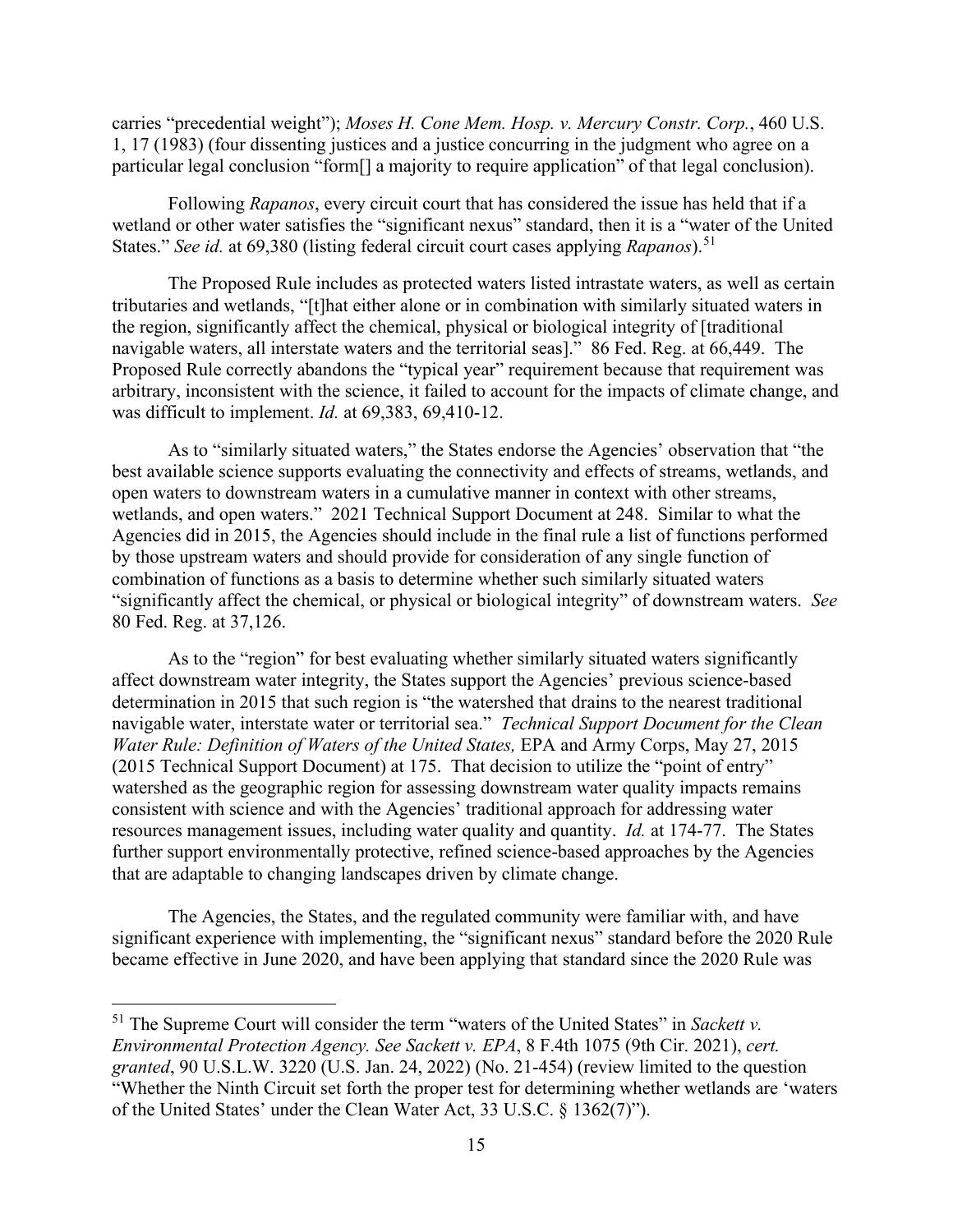vacated in August 2021.[52](#page-15-0) Because of this familiarity and experience, and because the 2020 Rule was applied for a very limited time, the Agencies, the States, and regulated entities should be able to continue implementing the "significant nexus" standard relatively easily and with little disruption.

# **IV. The Agencies Should Develop a New, Environmentally Protective Regulatory Definition That Is Consistent with the Clean Water Act, Based on the Best Available Science, and That Addresses Environmental Justice and Climate Change Concerns**

Before the Clean Water Act was enacted in 1972, states were primarily responsible for water pollution control, with the federal government playing a limited role. S. Rep. No. 92-414, at 2 (1971) (1971 WL 11307, at \*3669). In passing the Act, however, Congress recognized that this state-led scheme had been "inadequate in every vital aspect," leaving many waters "severely polluted." Congress responded by deliberately replacing the ineffective patchwork of state laws with the Clean Water Act, "an all-encompassing program of water pollution regulation." *Id*. at 7 (1971 WL 11307, at \*3674); *City of Milwaukee v. Illinois*, 451 U.S. 304, 318 (1981).

The Act enhanced enforcement by establishing nationwide permit programs under which unauthorized pollutant discharges could be addressed at the source. Crucial to this enforcement scheme is a broadly protective definition of "waters of the United States" – the waters that require permits for pollutant discharges. Without a broad definition of covered waters, the permit enforcement scheme could readily be evaded, and pollutant discharges could go largely unabated, leading to impairment of downstream water quality.

The States urge the Agencies to develop a new regulatory definition of "waters of the United States" that further advances the Act's water quality objective; is consistent with the statutory text, legislative intent, and applicable case law; and is based on the best available science. Building on the lessons learned from the 2020 Rule, as well as previous rulemakings, the Agencies should adopt a new definition that protects all tributaries, including ephemeral streams and other non-permanent streams, that form the headwaters of larger waters or otherwise impact the quality and health of traditionally navigable waters. The new definition also should encompass wetlands and other waters that affect the quality and integrity of traditional navigable waters, interstate waters, and the territorial seas, whether alone or in the aggregate, and should not be limited to only those wetlands that are abutting or hydrologically connected to other covered waters. Where possible, the Agencies should establish categories of waters that are automatically protected without the need to conduct a case-by-case analysis. In addition, any new definition should protect all interstate waters, without qualification, as "waters of the United States."

The States also urge the Agencies to develop a new definition that takes into account the effects of climate change. As the National Climate Assessment observes:

<span id="page-15-0"></span><sup>&</sup>lt;sup>52</sup> Following the vacatur of the 2020 Rule, the Agencies announced in early September 2021 that they "are interpreting the 'waters of the United States' consistent with the pre-2015 regulatory regime," including the Agencies' *Rapanos* Guidance which incorporates the significant nexus test. *See Current Implementation of Waters of the United States*,

*https://www.epa.gov/wotus/current-implementation-waters-united-states* (last visited on January 31, 2022).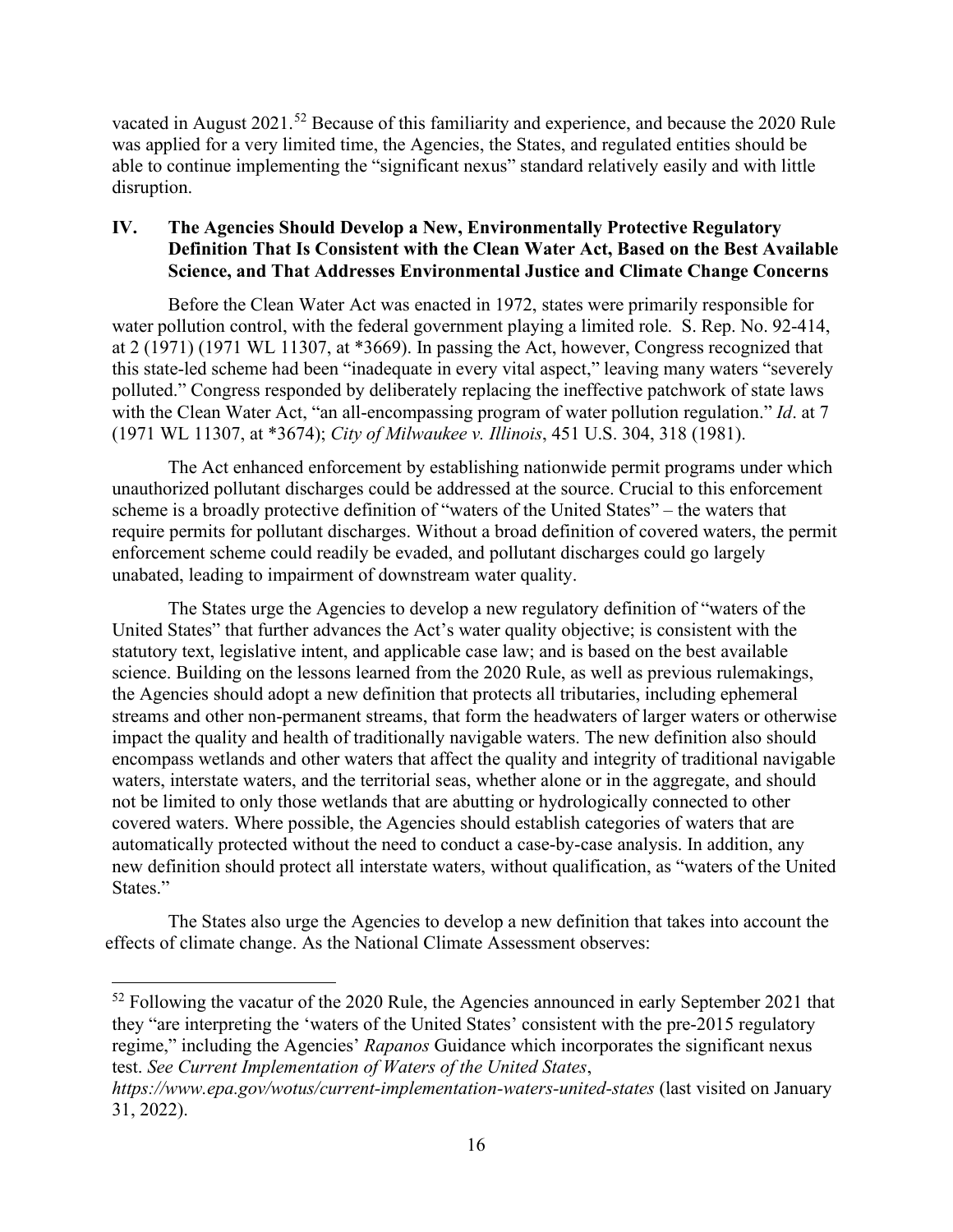Significant changes in water quantity and quality are evident across the country. These changes, which are expected to persist, present an ongoing risk to coupled human and natural systems and related ecosystem services. Variable precipitation and rising temperature are intensifying droughts, increasing heavy downpours, and reducing snowpack. Reduced snow-torain ratios are leading to significant differences between the timing of water supply and demand. Groundwater depletion is exacerbating drought risk. Surface water quality is declining as water temperature increases and more frequent high-intensity rainfall events mobilize pollutants such as sediments and nutrients.<sup>[53](#page-16-0)</sup>

Indeed, many arid Southwestern states, including New Mexico, California, and Arizona, have been experiencing serious drought conditions,<sup>[54](#page-16-1)</sup> while other parts of the country have been experiencing record flooding. These growing problems further demonstrate that water quality protections, including a protective definition of the "waters of the United States" under the Clean Water Act, should take into account the expected consequences of climate change.

The States also support the consideration of environmental justice concerns in developing the new definition, to the extent appropriate under the Clean Water Act. Climate change is estimated to increase the cost of flooding across the United States by at least 26% in the next three decades, with much of the economic burden concentrated along the Atlantic and Gulf coasts and borne disproportionately by disadvantaged communities. [55](#page-16-2) All people living in the United States are entitled to clean water for drinking, recreation, and countless other uses that sustain our life and economic activities, but many of our most vulnerable and already overburdened communities continue to lack access to this fundamental resource. The rulemaking establishing the new definition should, as appropriate and authorized under the Act, recognize

<span id="page-16-1"></span><sup>54</sup> These impacts will likely be exacerbated during the current drought afflicting many arid Southwestern states, including New Mexico, California, and Arizona. *See State of New Mexico Governor Drought Declarations* (Executive Orders 2020-084 and 2021-028), https://www.governor.state.nm.us/wp-content/uploads/2021/06/Executive-Order-2021-028.pdf*;*  https://www.governor.state.nm.us/wp-content/uploads/2020/12/Executive-Order-2020-084.pdf (last visited on Feb. 7, 2022); *State of California Governor Drought Proclamation*, https://www.gov.ca.gov/wp-content/uploads/2021/10/10.19.21-Drought-SOE-1.pdf. (last visited

on Feb. 4, 2022); *Arizona Drought Interagency Coordinating Group Recommendation to Maintain Drought Emergency Declaration*, https://new.azwater.gov/sites/ default/files/media/Fall%2721\_ICGRecommendationLetter.pdf (last visited on Feb. 7, 2022). <sup>55</sup> The 2020 average annual economic losses from flooding (\$32.1 billion) are expected to rise to \$40.6 billion annually by 2050, even if certain greenhouse gas emission targets are met. Wing,

<span id="page-16-2"></span>O.E.J., Lehman, W., Bates, P.D. *et al.* Inequitable patterns of US flood risk in the

<span id="page-16-0"></span><sup>53</sup> U.S. Global Change Research Program, Fourth National Climate Assessment, Vol. II: Impacts, Risks, and Adaptation in the United States, Chapter 3: Water 152 (2018), available at https://nca2018.globalchange.gov/chapter/3/

Anthropocene. *Nat. Clim. Chang.* (2022). https://doi.org/10.1038/s41558-021-01265-6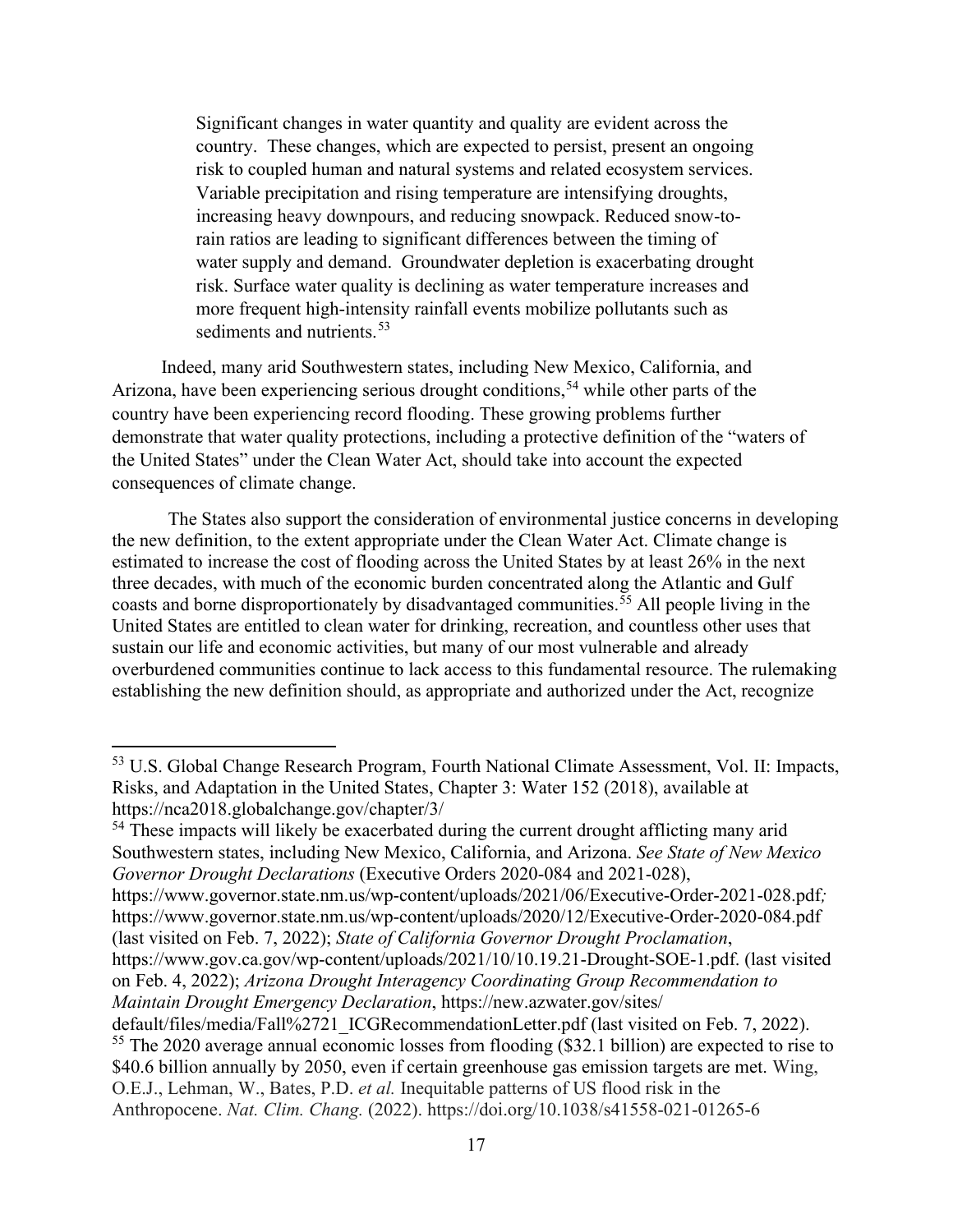and strive to eliminate these inequities, and it should provide a robust stakeholder process to solicit and incorporate feedback from environmental justice stakeholders.

In conclusion, the States support the Proposed Rule, because it will formally replace the harmful and illegal 2020 Rule with a protective definition of "waters of the United States" that includes interstate waters as a category, as well as ephemeral streams and wetlands that significantly affect the integrity of downstream waters. The States further urge the Agencies to swiftly build upon this interim rule by subsequently developing and finalizing a new, more environmentally protective definition of "waters of the United States."

\*\*\*

Respectfully submitted,

For the STATE OF CALIFORNIA and the CALIFORNIA STATE WATER RESOURCES CONTROL BOARD

ROB BONTA Attorney General of California

SARAH E. MORRISON ERIC KATZ Supervising Deputy Attorneys General CATHERINE M. WIEMAN JESSICA BARCLAY- STROBEL BRYANT B. CANNON Deputy Attorneys General

/s/ *Tatiana K. Gaur*

TATIANA K. GAUR Deputy Attorney General *Attorneys for Plaintiff State of California, by and through Attorney General Rob Bonta and California State Water Resources Control Board*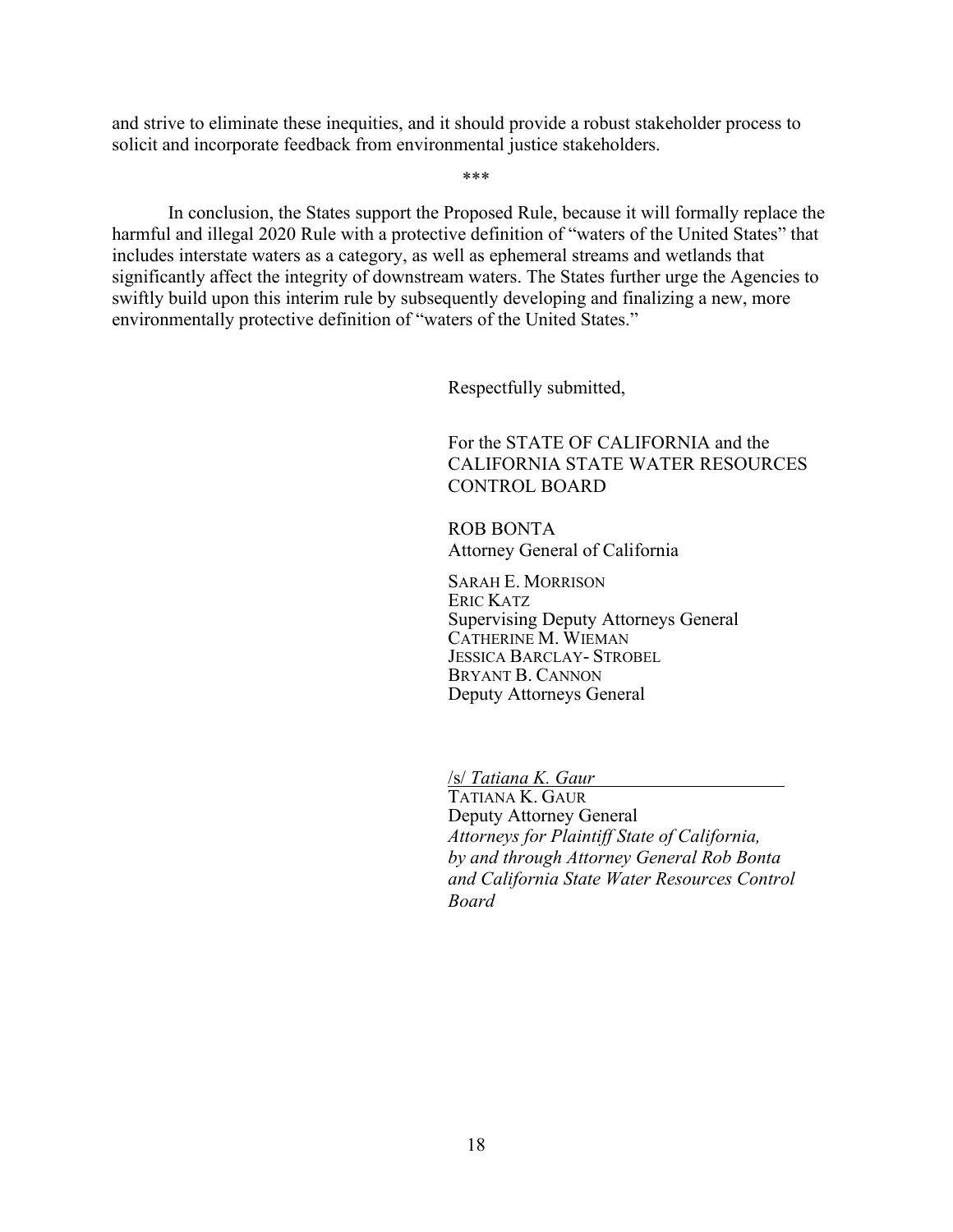For the STATE OF NEW YORK LETITIA JAMES Attorney General of the State of New York

/s/ *Philip Bein*

Philip Bein Senior Counsel Timothy Hoffman Senior Counsel Office of the Attorney General Environmental Protection Bureau 28 Liberty Street New York, NY 10005 Telephone: (716) 853-8465 Fax: (716) 853-8579 Email: Timothy.Hoffman@ag.ny.gov For the STATE OF CONNECTICUT WILLIAM TONG Attorney General

### /s/ *David H. Wrinn*

David H. Wrinn Matthew I. Levine Assistant Attorneys General Office of the Attorney General 165 Capitol Avenue P.O. Box 120 Hartford, CT 06141-0120 Telephone: (860) 808-5250 Email: Matthew.Levine@ct.gov Email: David.Wrinn@ct.gov

#### For the STATE OF ILLINOIS KWAME RAOUL Attorney General

/s/ *Jason E. James*

Jason E. James Assistant Attorney General Matthew J. Dunn Chief, Environmental Enforcement/Asbestos Litigation Division Office of the Attorney General Environmental Bureau 69 West Washington, 18th Floor Chicago, IL 60602 Telephone: (312) 814-0660 Email: jason.james@ilag.us

For the STATE OF MAINE AARON M. FREY Maine Attorney General

#### /s/ *Scott Boak*

Scott Boak Assistant Attorney General 6 State House Station Augusta, Maine 04333-0006 Telephone: (207) 626-8800 Email: Jill.OBrien@maine.gov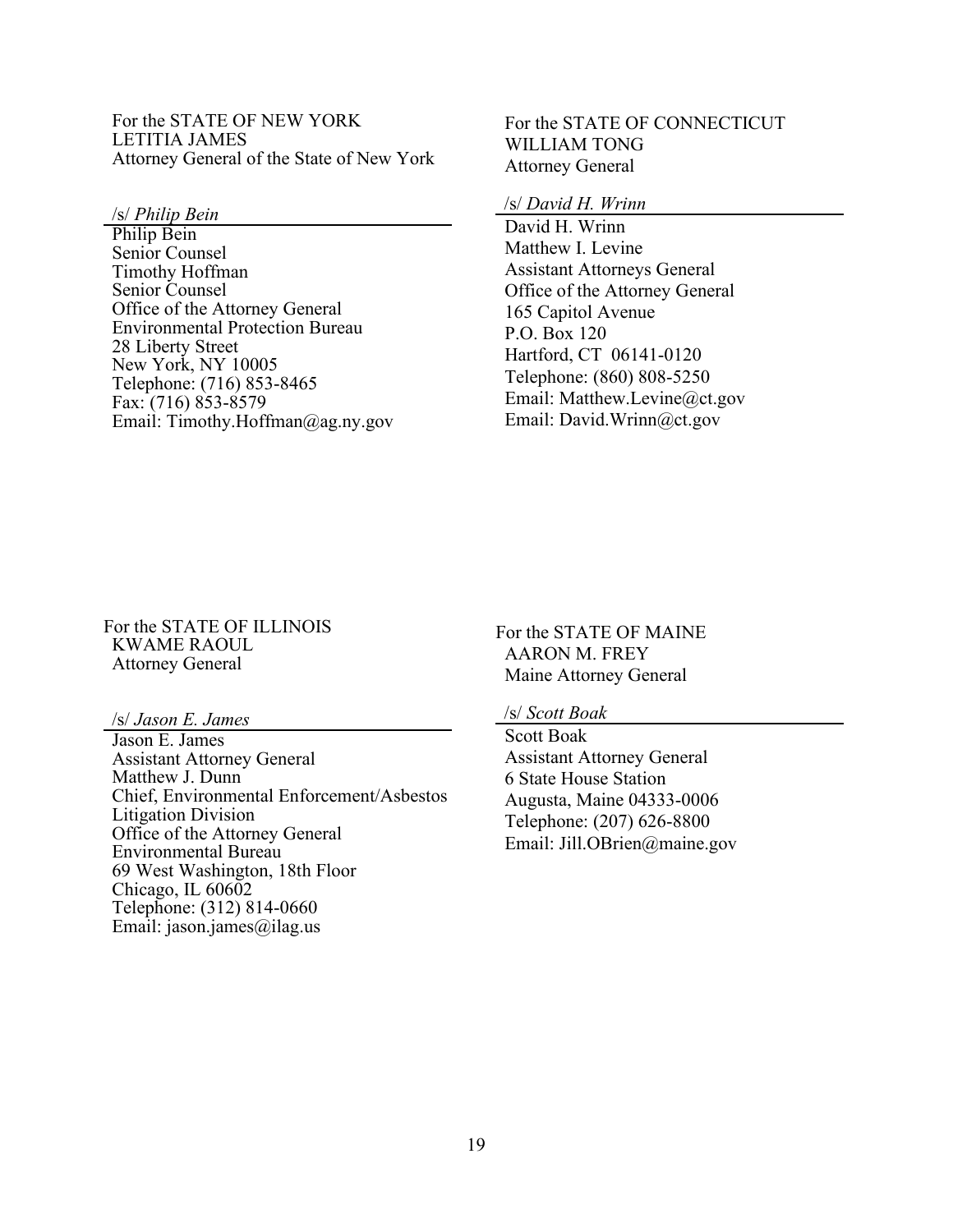#### For the STATE OF MARYLAND BRIAN E. FROSH Attorney General of Maryland

/s/ *Joshua M. Segal*

Joshua M. Segal Special Assistant Attorney General Office of the Attorney General 200 St. Paul Place Baltimore, MD 21202 Telephone: (410) 576-6446 Email: jsegal@oag.state.md.us

#### For the COMMONWEALTH OF MASSACHUSETTS MAURA HEALEY Attorney General

/s/ *Seth Schofield*

Seth Schofield Senior Appellate Counsel David S. Frankel Special Assistant Attorney General Energy and Environment Bureau Office of the Attorney General One Ashburton Place, 18th Flr. Boston, MA 02108 Telephone: (617) 963-2436 / 2294 Email: seth.schofield@mass.gov Email: david.frankel@mass.gov

For the STATE OF MICHIGAN DANA NESSEL Attorney General of Michigan

For the STATE OF NEW MEXICO HECTOR BALDERAS Attorney General of New Mexico

/s/ *Daniel P. Bock*

Daniel P. Bock Assistant Attorney General Michigan Department of Attorney General Environment, Natural Resources and Agriculture Division P.O. Box 30755 Lansing, MI 48909 Telephone: (517) 335-7664 Email: bockd@michigan.gov

/s/ *William Grantham*

William Grantham Assistant Attorney General 201 Third Street NW, Suite 300 Albuquerque, New Mexico 87102 Telephone: (505) 717-3520 Email: wgrantham@nmag.gov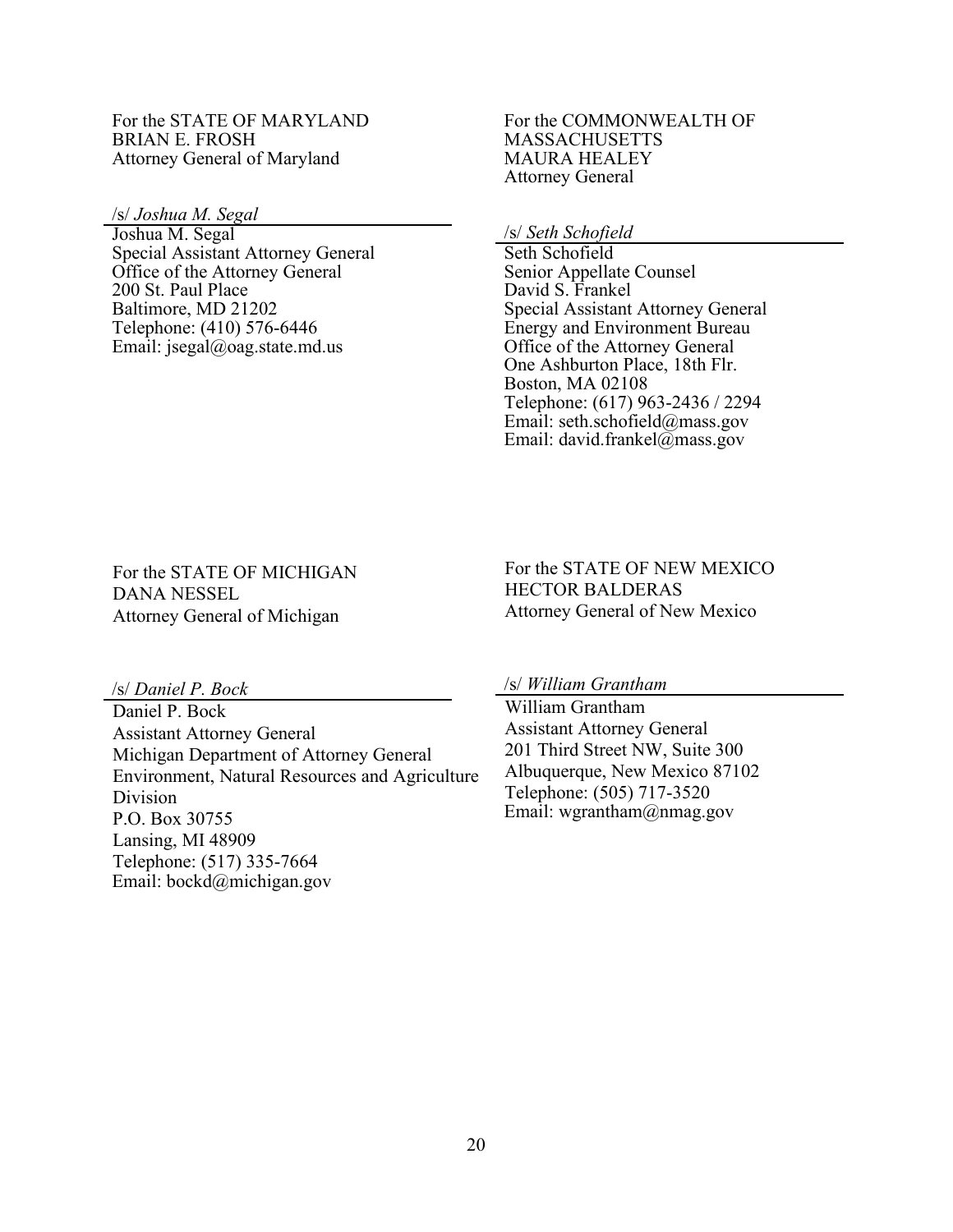#### For the STATE OF NORTH CAROLINA JOSHUA H. STEIN Attorney General

*/s/ Daniel S. Hirschman*

Daniel S. Hirschman Senior Deputy Attorney General Marc Bernstein Amy L. Bircher Special Deputy Attorneys General North Carolina Department of Justice P.O. Box 629 Raleigh, NC 27602 Telephone: (919) 716-6400 Email: dhirschman@ncdoj.gov; mbernstein@ncdoj.gov; abircher@ncdoj.gov

## For the STATE OF OREGON ELLEN R. ROSENBLUM Attorney General of the State of Oregon

/s/ *Paul Garrahan*

Paul Garrahan Attorney-in-Charge, Natural Resources Section Oregon Department of Justice 1162 Court St. NE Salem, OR 97301-4096 Telephone: (503) 947-4593 Fax: (503) 378-3784 Email: paul.garrahan@doj.state.or.us

For the STATE OF VERMONT THOMAS J. DONOVAN, JR. Attorney General of Vermont

For the STATE OF WASHINGTON ROBERT W. FERGUSON Attorney General

/s/ *Laura B. Murphy*

Laura B. Murphy Assistant Attorney General 109 State Street Montpelier, VT 05609 Telephone: (802) 828-3186 Email: laura.murphy@vermont.gov /s/ *Ronald L. Lavigne*

Ronald L. Lavigne Senior Counsel Office of the Attorney General 2425 Bristol Court SW, 2nd Fl. Olympia, WA 98504 Telephone: (305) 586-6751 Email: ronald.lavigne@atg.wa.gov